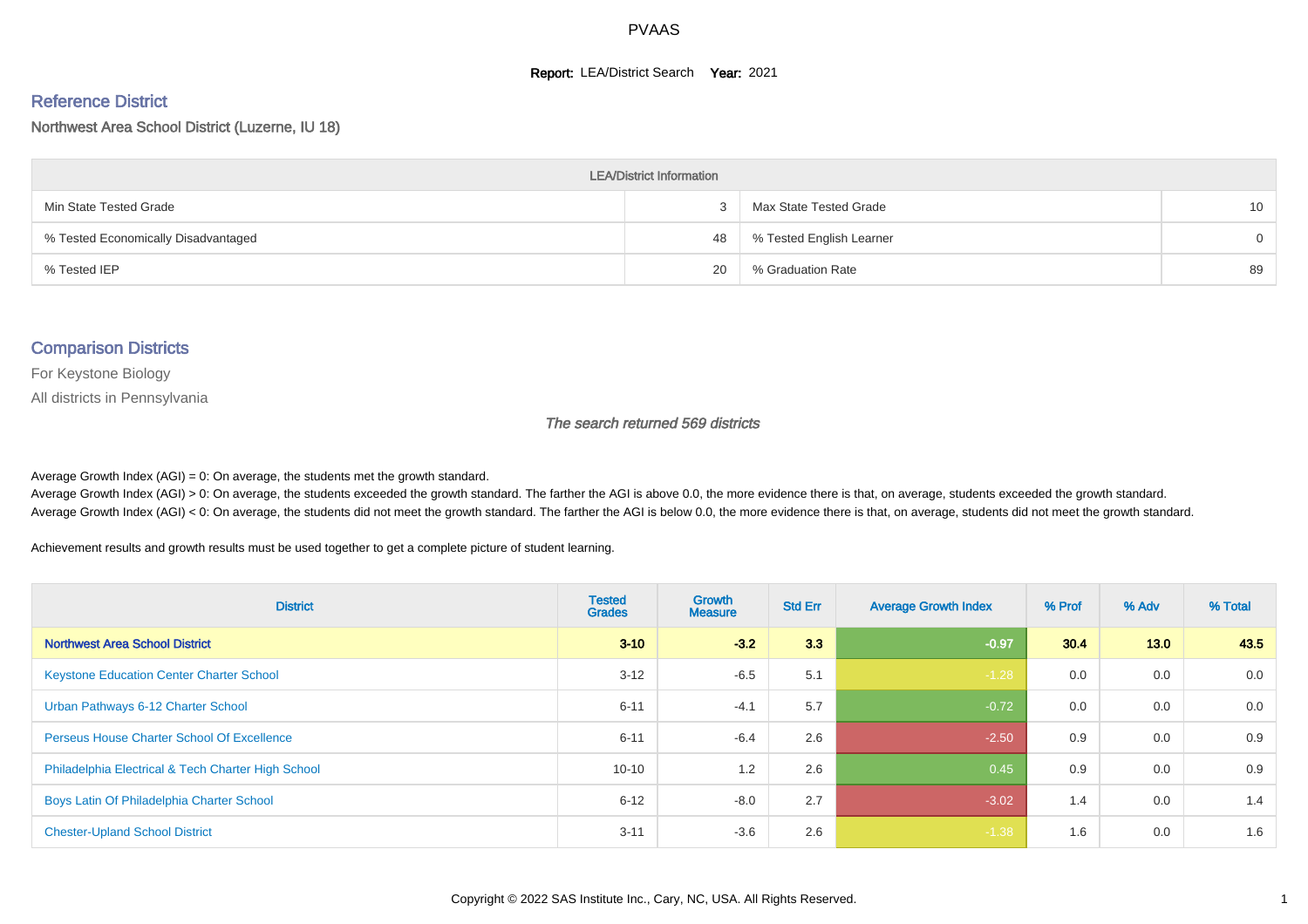| <b>District</b>                                                       | <b>Tested</b><br><b>Grades</b> | <b>Growth</b><br><b>Measure</b> | <b>Std Err</b> | <b>Average Growth Index</b> | % Prof | % Adv   | % Total |
|-----------------------------------------------------------------------|--------------------------------|---------------------------------|----------------|-----------------------------|--------|---------|---------|
| <b>Northwest Area School District</b>                                 | $3 - 10$                       | $-3.2$                          | 3.3            | $-0.97$                     | 30.4   | $13.0$  | 43.5    |
| <b>Aliquippa School District</b>                                      | $3 - 11$                       | $-20.0$                         | 3.6            | $-5.54$                     | 1.7    | 0.0     | 1.7     |
| <b>Innovative Arts Academy Charter School</b>                         | $6 - 11$                       | $-7.2$                          | 2.5            | $-2.83$                     | 2.0    | 0.0     | 2.0     |
| <b>Chester Charter Scholars Academy Charter School</b>                | $3 - 12$                       | $-6.2$                          | 3.3            | $-1.88$                     | 2.2    | 0.0     | 2.2     |
| La Academia Partnership Charter School                                | $6 - 11$                       | $-15.5$                         | 5.7            | $-2.70$                     | 2.3    | 0.0     | 2.3     |
| People For People Charter School                                      | $3 - 12$                       | 6.4                             | 5.6            | $1.15$                      | 2.4    | 0.0     | 2.4     |
| <b>Sto-Rox School District</b>                                        | $3 - 10$                       | $-7.0$                          | 3.5            | $-1.99$                     | 3.2    | $0.0\,$ | 3.2     |
| <b>Mastery Charter School - Gratz Campus</b>                          | $7 - 10$                       | $-9.5$                          | 4.6            | $-2.09$                     | 0.0    | 3.4     | 3.4     |
| <b>Universal Audenried Charter School</b>                             | $9 - 11$                       | $-3.8$                          | 2.5            | $-1.53$                     | 3.0    | 0.5     | 3.5     |
| <b>Tech Freire Charter School</b>                                     | $9 - 11$                       | 0.7                             | 2.5            | 0.27                        | 3.6    | 0.0     | 3.6     |
| <b>York City School District</b>                                      | $3 - 12$                       | $-17.7$                         | 1.8            | $-10.05$                    | 3.2    | 0.7     | 3.9     |
| <b>Clairton City School District</b>                                  | $3 - 11$                       | $-1.6$                          | 5.0            | $-0.32$                     | 3.8    | 0.5     | 4.4     |
| Aspira Bilingual Cyber Charter School                                 | $3 - 11$                       | 5.1                             | 5.8            | 0.87                        | 4.8    | 0.0     | 4.8     |
| <b>Claysburg-Kimmel School District</b>                               | $3 - 11$                       | $-1.2$                          | 5.2            | $-0.22$                     | 5.0    | 0.0     | 5.0     |
| <b>West Side CTC</b>                                                  | $9 - 10$                       | $-32.0$                         | 3.9            | $-8.16$                     | 5.9    | 0.0     | 5.9     |
| <b>Allentown City School District</b>                                 | $3 - 12$                       | $-16.9$                         | 1.4            | $-12.37$                    | 5.9    | 0.4     | 6.3     |
| Morrisville Borough School District                                   | $3 - 11$                       | $-13.1$                         | 3.7            | $-3.52$                     | 4.9    | 1.6     | 6.6     |
| <b>Belmont Charter School</b>                                         | $3 - 10$                       | 2.2                             | 3.4            | 0.64                        | 5.3    | 1.8     | $7.0\,$ |
| <b>Lawrence County CTC</b>                                            | $10 - 11$                      | $-9.8$                          | 3.7            | $-2.68$                     | 7.3    | 0.0     | 7.3     |
| <b>Propel Charter School-Homestead</b>                                | $3 - 11$                       | $-5.0$                          | 3.9            | $-1.27$                     | 7.3    | 0.0     | $7.3$   |
| <b>Turkeyfoot Valley Area School District</b>                         | $3 - 12$                       | $-15.4$                         | 5.8            | $-2.66$                     | 3.8    | $3.8\,$ | $7.6$   |
| Preparatory Charter School Of Mathematics, Science, Tech, And Careers | $9 - 10$                       | $-5.1$                          | 2.5            | $-2.03$                     | 6.3    | 1.4     | 7.7     |
| <b>Propel Charter School-Montour</b>                                  | $3 - 10$                       | $-3.4$                          | 3.6            | $-0.93$                     | 7.7    | 0.0     | 7.7     |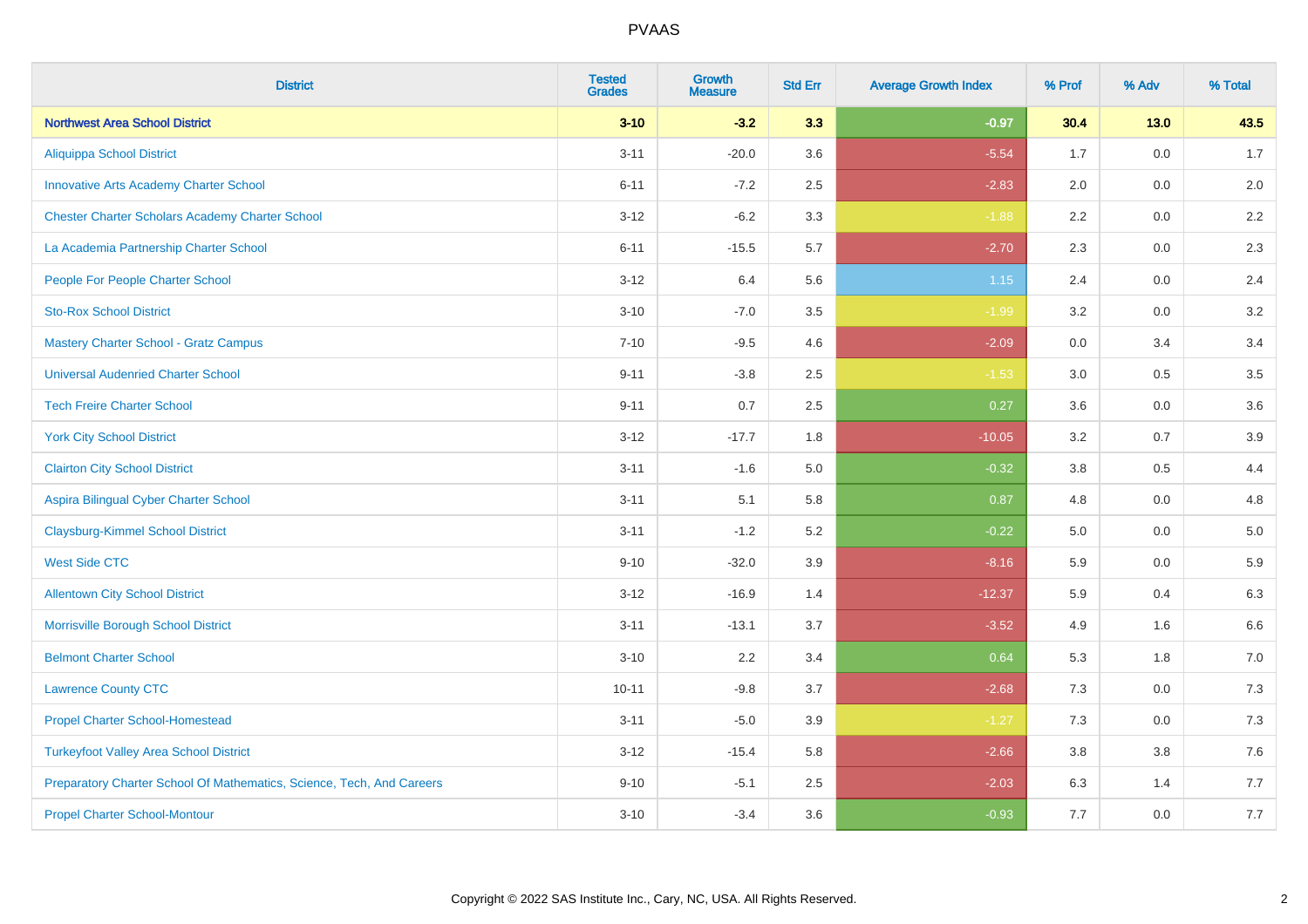| <b>District</b>                                   | <b>Tested</b><br><b>Grades</b> | <b>Growth</b><br><b>Measure</b> | <b>Std Err</b> | <b>Average Growth Index</b> | % Prof | % Adv   | % Total |
|---------------------------------------------------|--------------------------------|---------------------------------|----------------|-----------------------------|--------|---------|---------|
| <b>Northwest Area School District</b>             | $3 - 10$                       | $-3.2$                          | 3.3            | $-0.97$                     | 30.4   | $13.0$  | 43.5    |
| <b>Harrisburg City School District</b>            | $3 - 11$                       | $-0.2$                          | 2.0            | $-0.11$                     | 6.0    | 2.0     | 8.0     |
| Propel Charter School - Braddock Hills            | $3 - 11$                       | $-2.1$                          | 3.3            | $-0.63$                     | 4.8    | 3.2     | 8.1     |
| Lincoln Leadership Academy Charter School         | $3 - 12$                       | $-7.4$                          | 3.7            | $-1.99$                     | 6.4    | 2.1     | 8.5     |
| Dr Robert Ketterer Charter School Inc             | $6 - 12$                       | 7.1                             | 4.3            | 1.66                        | 7.3    | 1.7     | 9.0     |
| <b>Shade-Central City School District</b>         | $3 - 11$                       | $-14.6$                         | 4.0            | $-3.68$                     | 9.6    | 0.0     | 9.6     |
| <b>Executive Education Academy Charter School</b> | $3 - 10$                       | $-14.6$                         | 3.0            | $-4.81$                     | 8.5    | 1.2     | 9.8     |
| <b>Tacony Academy Charter School</b>              | $3 - 11$                       | $-12.9$                         | 3.3            | $-3.90$                     | 8.6    | 1.4     | 10.0    |
| <b>KIPP Dubois Charter School</b>                 | $9 - 10$                       | $-3.0$                          | 3.1            | $-0.95$                     | 10.0   | 0.0     | 10.0    |
| <b>Sugar Valley Rural Charter School</b>          | $3 - 11$                       | $-3.6$                          | 3.7            | $-0.98$                     | 10.3   | 0.0     | 10.3    |
| <b>Woodland Hills School District</b>             | $3 - 12$                       | $-4.2$                          | 2.5            | $-1.66$                     | 10.1   | 1.4     | 11.5    |
| <b>Greater Johnstown School District</b>          | $3 - 11$                       | $-3.5$                          | 2.4            | $-1.45$                     | 10.3   | 1.3     | 11.5    |
| Esperanza Cyber Charter School                    | $3 - 11$                       | 7.1                             | 6.1            | 1.15                        | 8.8    | 2.9     | 11.8    |
| New Kensington-Arnold School District             | $3 - 11$                       | $-5.8$                          | 3.2            | $-1.80$                     | 10.8   | 1.2     | 12.0    |
| <b>Big Beaver Falls Area School District</b>      | $3 - 11$                       | $-17.9$                         | 2.8            | $-6.27$                     | 9.4    | 2.8     | 12.2    |
| <b>Multicultural Academy Charter School</b>       | $9 - 11$                       | 6.0                             | 3.4            | 1.77                        | 12.3   | 0.0     | 12.3    |
| <b>Norristown Area School District</b>            | $3 - 12$                       | $-25.4$                         | 1.7            | $-15.35$                    | 10.6   | 1.8     | 12.4    |
| Community Academy Of Philadelphia Charter School  | $3 - 11$                       | 0.1                             | 2.6            | 0.06                        | 9.7    | 2.6     | 12.4    |
| <b>Mastery Charter School - Thomas Campus</b>     | $3 - 10$                       | 7.9                             | 5.7            | 1.39                        | 12.5   | 0.0     | 12.5    |
| <b>Lancaster School District</b>                  | $3 - 12$                       | $-10.0$                         | 1.4            | $-7.22$                     | 9.0    | 3.9     | 12.8    |
| Mastery Charter School - Shoemaker Campus         | $7 - 10$                       | $-2.3$                          | 2.8            | $-0.81$                     | 10.1   | 3.7     | 13.8    |
| <b>Steelton-Highspire School District</b>         | $3 - 11$                       | $-5.3$                          | 3.2            | $-1.65$                     | 13.9   | $0.0\,$ | 13.9    |
| <b>Tussey Mountain School District</b>            | $3 - 12$                       | $-13.0$                         | 3.3            | $-3.93$                     | 11.1   | 3.2     | 14.3    |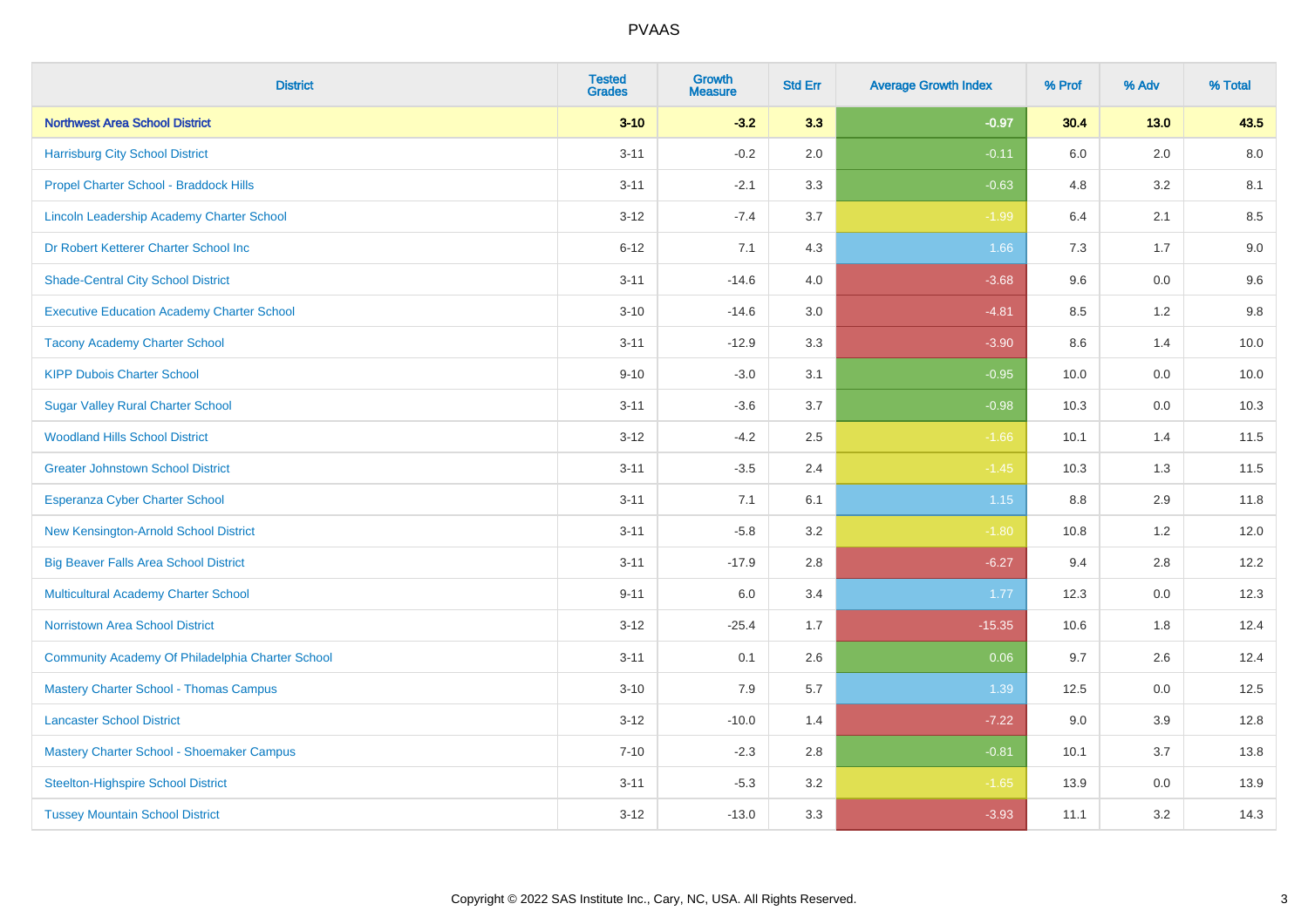| <b>District</b>                          | <b>Tested</b><br><b>Grades</b> | <b>Growth</b><br><b>Measure</b> | <b>Std Err</b> | <b>Average Growth Index</b> | % Prof | % Adv   | % Total |
|------------------------------------------|--------------------------------|---------------------------------|----------------|-----------------------------|--------|---------|---------|
| <b>Northwest Area School District</b>    | $3 - 10$                       | $-3.2$                          | 3.3            | $-0.97$                     | 30.4   | $13.0$  | 43.5    |
| <b>Shenandoah Valley School District</b> | $3 - 11$                       | $-4.5$                          | 3.5            | $-1.29$                     | 14.3   | $0.0\,$ | 14.3    |
| <b>Cornell School District</b>           | $3 - 11$                       | $-5.5$                          | 4.6            | $-1.20$                     | 11.3   | 3.2     | 14.5    |
| <b>Washington School District</b>        | $3 - 11$                       | $-15.9$                         | 2.9            | $-5.44$                     | 12.9   | 1.7     | 14.7    |
| <b>Hanover Area School District</b>      | $3 - 11$                       | $-14.7$                         | 4.7            | $-3.13$                     | 12.1   | 3.0     | 15.2    |
| Imhotep Institute Charter High School    | $9 - 11$                       | $-17.6$                         | 5.8            | $-3.03$                     | 15.4   | 0.0     | 15.4    |
| <b>Blacklick Valley School District</b>  | $3 - 11$                       | $-0.9$                          | 3.9            | $-0.23$                     | 7.7    | 7.7     | 15.4    |
| <b>Coatesville Area School District</b>  | $3 - 11$                       | $-9.5$                          | 1.6            | $-5.81$                     | 12.8   | 3.3     | 16.2    |
| <b>Rochester Area School District</b>    | $3 - 11$                       | $-5.7$                          | 3.9            | $-1.45$                     | 14.9   | 2.1     | 17.0    |
| <b>Muhlenberg School District</b>        | $3 - 10$                       | $-17.8$                         | 1.9            | $-9.34$                     | 12.4   | 4.6     | 17.0    |
| <b>City CHS</b>                          | $10 - 11$                      | $-5.6$                          | 2.4            | $-2.34$                     | 15.9   | 1.5     | 17.4    |
| Esperanza Academy Charter School         | $4 - 11$                       | 2.1                             | 2.1            | 1.01                        | 14.2   | 3.6     | 17.8    |
| <b>Wilkes-Barre Area School District</b> | $3 - 11$                       | $-12.4$                         | 2.4            | $-5.18$                     | 14.2   | 3.7     | 17.9    |
| <b>Sharon City School District</b>       | $3 - 11$                       | $-6.5$                          | 2.3            | $-2.79$                     | 13.1   | 5.0     | 18.1    |
| <b>Bristol Township School District</b>  | $3 - 11$                       | $-7.4$                          | 1.4            | $-5.32$                     | 13.8   | 4.6     | 18.4    |
| <b>Mcguffey School District</b>          | $3 - 11$                       | $-12.1$                         | 3.0            | $-4.06$                     | 12.8   | 5.9     | 18.6    |
| <b>Burgettstown Area School District</b> | $3 - 11$                       | $-11.2$                         | 3.2            | $-3.46$                     | 16.0   | 2.7     | 18.7    |
| <b>Columbia Borough School District</b>  | $3 - 12$                       | $-1.1$                          | 3.6            | $-0.31$                     | 17.2   | 1.7     | 19.0    |
| <b>Achievement House Charter School</b>  | $7 - 11$                       | $-8.2$                          | 3.6            | $-2.28$                     | 16.7   | 2.8     | 19.4    |
| <b>New Castle Area School District</b>   | $3 - 12$                       | $-13.6$                         | 2.3            | $-5.99$                     | 17.6   | 2.0     | 19.5    |
| <b>Frazier School District</b>           | $3 - 11$                       | $-18.9$                         | 3.4            | $-5.49$                     | 18.3   | 1.4     | 19.7    |
| <b>West Mifflin Area School District</b> | $3 - 12$                       | $-11.9$                         | 2.5            | $-4.77$                     | 15.9   | 4.0     | 19.9    |
| <b>Erie City School District</b>         | $3 - 12$                       | $-4.5$                          | 1.4            | $-3.09$                     | 13.4   | 6.7     | 20.1    |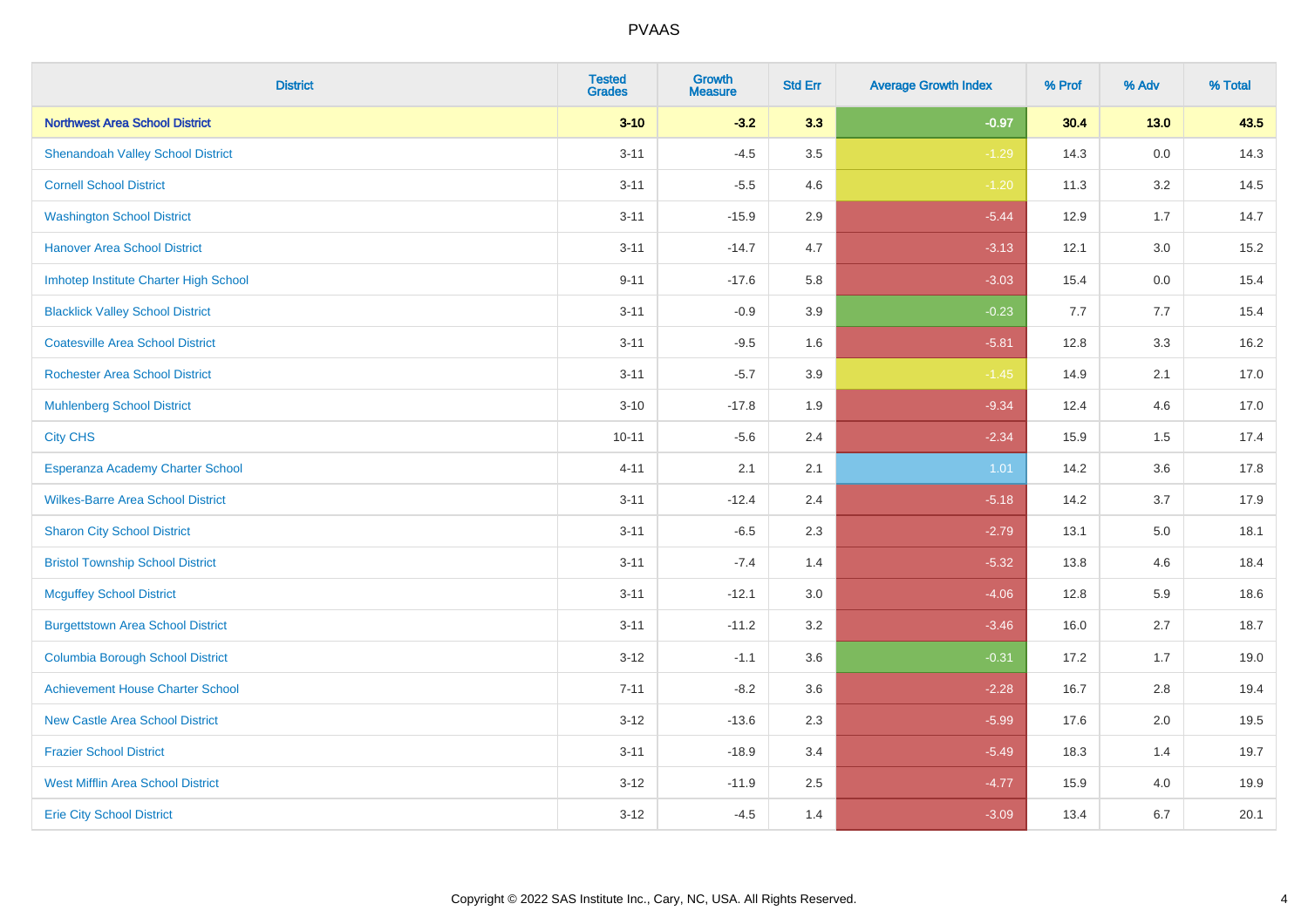| <b>District</b>                                         | <b>Tested</b><br><b>Grades</b> | <b>Growth</b><br><b>Measure</b> | <b>Std Err</b> | <b>Average Growth Index</b> | % Prof | % Adv   | % Total |
|---------------------------------------------------------|--------------------------------|---------------------------------|----------------|-----------------------------|--------|---------|---------|
| <b>Northwest Area School District</b>                   | $3 - 10$                       | $-3.2$                          | 3.3            | $-0.97$                     | 30.4   | $13.0$  | 43.5    |
| <b>Dunmore School District</b>                          | $3 - 11$                       | $-12.2$                         | 2.7            | $-4.51$                     | 15.0   | 5.3     | 20.4    |
| Jefferson County-Dubois AVTS                            | $9 - 11$                       | $-11.7$                         | 3.1            | $-3.72$                     | 17.6   | 2.8     | 20.4    |
| <b>Mastery Charter School - Pickett Campus</b>          | $6 - 10$                       | 2.7                             | 4.2            | 0.65                        | 20.6   | $0.0\,$ | 20.6    |
| <b>MaST Community Charter School II</b>                 | $3 - 10$                       | 1.4                             | 3.0            | 0.45                        | 16.1   | 4.6     | 20.7    |
| <b>Farrell Area School District</b>                     | $3 - 11$                       | $-1.9$                          | 4.2            | $-0.44$                     | 9.3    | 11.6    | 20.9    |
| <b>William Penn School District</b>                     | $3 - 12$                       | 7.0                             | 1.9            | 3.61                        | 14.0   | 7.2     | 21.3    |
| Hope For Hyndman Charter School                         | $3 - 11$                       | 5.1                             | 5.8            | 0.88                        | 14.3   | 7.1     | 21.4    |
| <b>Lebanon School District</b>                          | $3 - 11$                       | $-1.2$                          | 1.9            | $-0.63$                     | 15.2   | 6.4     | 21.6    |
| <b>Carbon Career &amp; Technical Institute</b>          | $9 - 11$                       | $-9.3$                          | 3.2            | $-2.92$                     | 19.6   | $2.2\,$ | 21.7    |
| <b>Williams Valley School District</b>                  | $3 - 11$                       | 2.6                             | 3.7            | 0.69                        | 17.0   | 5.1     | 22.0    |
| <b>Southeast Delco School District</b>                  | $3 - 10$                       | 3.9                             | 3.5            | 1.12                        | 18.6   | 3.4     | 22.0    |
| <b>Williamsburg Community School District</b>           | $3 - 11$                       | $-16.9$                         | 4.1            | $-4.14$                     | 22.4   | $0.0\,$ | 22.4    |
| <b>Antietam School District</b>                         | $3 - 10$                       | $-9.5$                          | 3.7            | $-2.57$                     | 20.9   | 1.5     | 22.4    |
| <b>Pittsburgh School District</b>                       | $3 - 11$                       | $-13.0$                         | 1.1            | $-12.25$                    | 16.1   | 6.5     | 22.6    |
| <b>Mount Carmel Area School District</b>                | $3 - 11$                       | $-7.9$                          | 2.3            | $-3.38$                     | 18.2   | 4.4     | 22.6    |
| <b>Columbia-Montour AVTS</b>                            | $9 - 10$                       | $-7.1$                          | 2.8            | $-2.52$                     | 19.5   | 3.2     | 22.7    |
| <b>Reading School District</b>                          | $3 - 11$                       | 4.3                             | 1.2            | 3.71                        | 16.8   | 6.0     | 22.8    |
| Philadelphia City School District                       | $3 - 12$                       | $-7.8$                          | 0.6            | $-13.43$                    | 16.4   | 6.5     | 22.9    |
| <b>Fannett-Metal School District</b>                    | $3 - 11$                       | $-22.3$                         | 4.8            | $-4.65$                     | 16.4   | 6.6     | 23.0    |
| <b>Redbank Valley School District</b>                   | $3 - 11$                       | $-7.5$                          | 3.1            | $-2.41$                     | 12.4   | 10.6    | 23.1    |
| Center For Student Learning Charter School At Pennsbury | $6 - 12$                       | $-3.3$                          | 6.0            | $-0.55$                     | 23.1   | 0.0     | 23.1    |
| <b>Greater Nanticoke Area School District</b>           | $3 - 12$                       | $-6.8$                          | 2.6            | $-2.58$                     | 15.2   | 8.9     | 24.1    |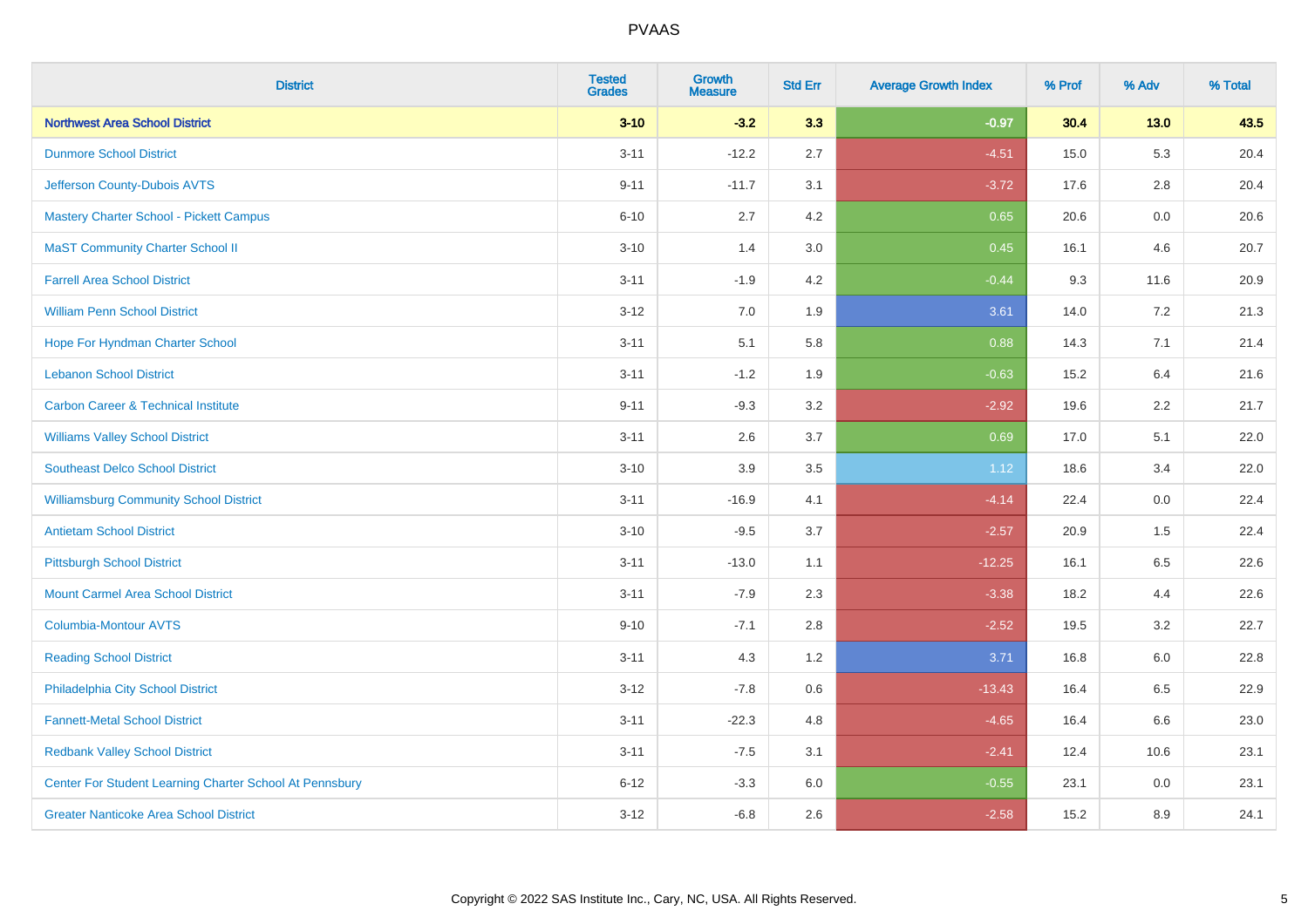| <b>District</b>                                   | <b>Tested</b><br><b>Grades</b> | <b>Growth</b><br><b>Measure</b> | <b>Std Err</b> | <b>Average Growth Index</b> | % Prof | % Adv   | % Total |
|---------------------------------------------------|--------------------------------|---------------------------------|----------------|-----------------------------|--------|---------|---------|
| <b>Northwest Area School District</b>             | $3 - 10$                       | $-3.2$                          | 3.3            | $-0.97$                     | 30.4   | $13.0$  | 43.5    |
| <b>Tidioute Community Charter School</b>          | $3 - 11$                       | 0.8                             | 4.4            | 0.19                        | 18.1   | 6.9     | 25.0    |
| <b>Maritime Academy Charter School</b>            | $3 - 10$                       | 13.2                            | 3.1            | 4.29                        | 24.0   | 1.3     | 25.3    |
| <b>Mckeesport Area School District</b>            | $3 - 12$                       | 4.6                             | 2.2            | 2.14                        | 21.1   | 4.4     | 25.5    |
| Philadelphia Academy Charter School               | $3 - 11$                       | $-14.7$                         | 2.7            | $-5.42$                     | 21.6   | 3.9     | 25.5    |
| <b>York Academy Regional Charter School</b>       | $3 - 11$                       | $-2.3$                          | 4.4            | $-0.52$                     | 23.5   | 2.0     | 25.5    |
| Jim Thorpe Area School District                   | $3 - 11$                       | $-10.9$                         | 2.4            | $-4.48$                     | 19.5   | 6.0     | 25.5    |
| Northern Lebanon School District                  | $3 - 11$                       | $-0.7$                          | 2.3            | $-0.29$                     | 18.8   | 6.8     | 25.6    |
| <b>Mount Union Area School District</b>           | $3 - 10$                       | $-2.5$                          | 2.8            | $-0.89$                     | 19.8   | 5.8     | 25.6    |
| <b>Penn Hills School District</b>                 | $3 - 11$                       | 0.0                             | 2.4            | 0.02                        | 18.4   | 7.1     | 25.6    |
| <b>Pottstown School District</b>                  | $3 - 12$                       | 2.0                             | 2.2            | 0.88                        | 19.4   | 6.2     | 25.6    |
| Mastery Charter School - Hardy Williams           | $3 - 11$                       | 6.6                             | 3.0            | 2.21                        | 24.7   | 1.2     | 25.9    |
| Pennsylvania Distance Learning Charter School     | $3 - 12$                       | $6.8\,$                         | 3.4            | 1.99                        | 19.8   | $6.2\,$ | 25.9    |
| Meyersdale Area School District                   | $3 - 11$                       | $-16.1$                         | 3.3            | $-4.94$                     | 20.3   | 5.8     | 26.1    |
| South Allegheny School District                   | $3 - 11$                       | $-0.9$                          | 3.1            | $-0.30$                     | 23.8   | 2.5     | 26.2    |
| <b>Mastery Charter High School-Lenfest Campus</b> | $7 - 11$                       | $-1.8$                          | 5.8            | $-0.30$                     | 26.3   | $0.0\,$ | 26.3    |
| <b>New Foundations Charter School</b>             | $3 - 11$                       | 0.6                             | 2.2            | 0.29                        | 22.4   | 4.0     | 26.4    |
| <b>York Co School Of Technology</b>               | $9 - 12$                       | $-10.9$                         | 1.6            | $-6.79$                     | 22.6   | 4.0     | 26.6    |
| <b>Central Cambria School District</b>            | $3 - 11$                       | $-12.7$                         | 2.3            | $-5.61$                     | 19.4   | 7.4     | 26.9    |
| <b>Roberto Clemente Charter School</b>            | $3 - 12$                       | $-3.3$                          | 4.1            | $-0.79$                     | 22.7   | 4.6     | 27.3    |
| <b>Carmichaels Area School District</b>           | $3 - 10$                       | $-7.0$                          | 3.1            | $-2.30$                     | 17.8   | 9.6     | 27.4    |
| <b>Moniteau School District</b>                   | $3 - 11$                       | $-11.8$                         | 2.9            | $-4.07$                     | 22.6   | 5.0     | 27.6    |
| <b>Scranton School District</b>                   | $3 - 12$                       | $-10.1$                         | 2.5            | $-4.04$                     | 20.0   | 7.7     | 27.7    |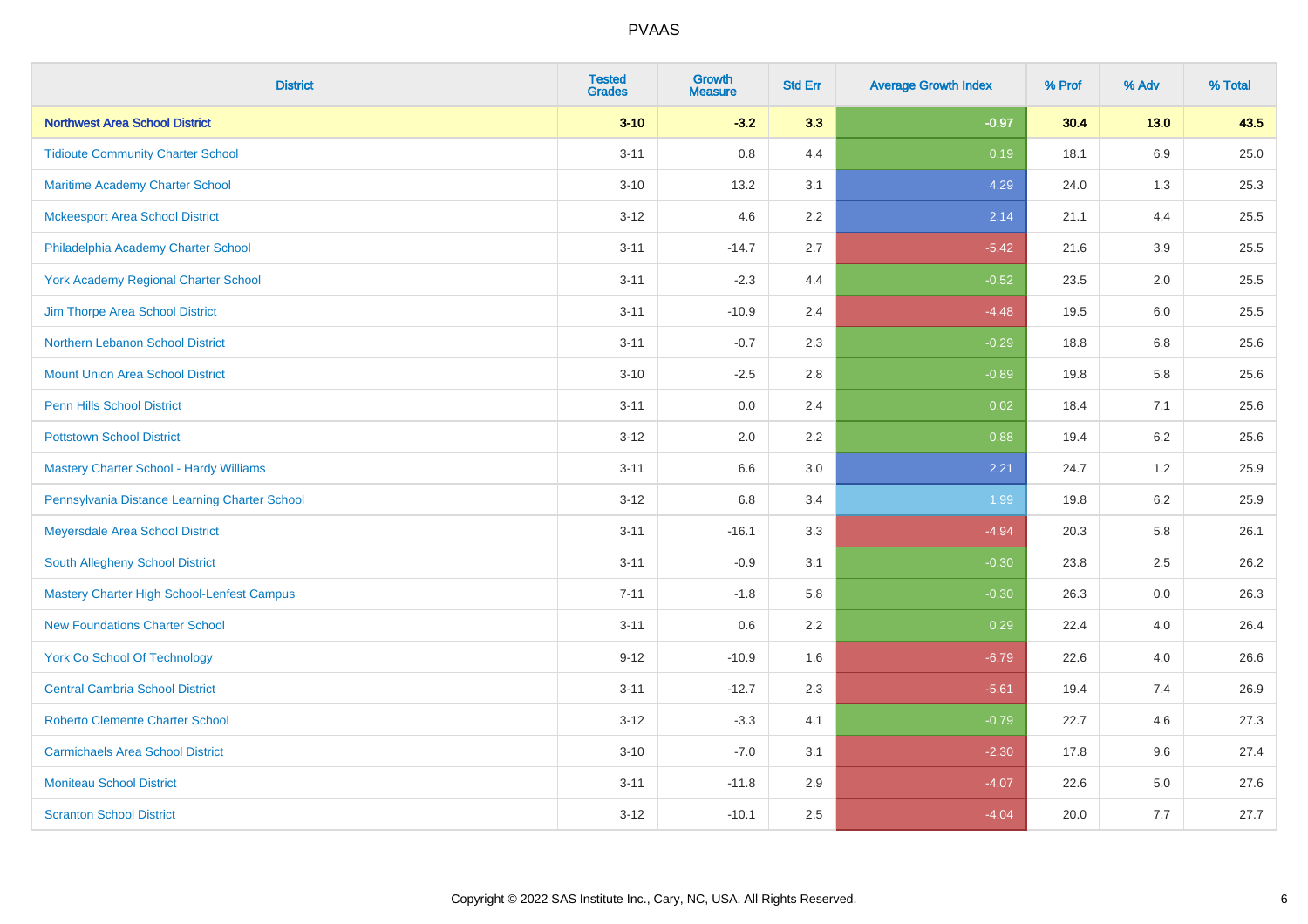| <b>District</b>                                   | <b>Tested</b><br><b>Grades</b> | <b>Growth</b><br><b>Measure</b> | <b>Std Err</b> | <b>Average Growth Index</b> | % Prof | % Adv   | % Total |
|---------------------------------------------------|--------------------------------|---------------------------------|----------------|-----------------------------|--------|---------|---------|
| <b>Northwest Area School District</b>             | $3 - 10$                       | $-3.2$                          | 3.3            | $-0.97$                     | 30.4   | $13.0$  | 43.5    |
| Lehigh Valley Academy Regional Charter School     | $3 - 11$                       | $-5.9$                          | 3.0            | $-1.98$                     | 20.0   | 7.7     | 27.7    |
| <b>Northern Cambria School District</b>           | $3 - 11$                       | $-0.3$                          | 3.4            | $-0.09$                     | 26.5   | 1.2     | 27.7    |
| <b>Central Fulton School District</b>             | $3 - 11$                       | $-13.3$                         | 3.2            | $-4.20$                     | 18.1   | 9.7     | 27.8    |
| <b>Penns Manor Area School District</b>           | $3 - 12$                       | $-1.9$                          | 3.5            | $-0.55$                     | 24.2   | 3.8     | 28.0    |
| <b>Blairsville-Saltsburg School District</b>      | $3 - 11$                       | $-7.5$                          | 2.8            | $-2.67$                     | 20.1   | 8.2     | 28.3    |
| <b>Union School District</b>                      | $3 - 12$                       | 2.5                             | 3.7            | 0.69                        | 17.9   | 10.4    | 28.4    |
| <b>East Allegheny School District</b>             | $3 - 11$                       | $-6.4$                          | 3.0            | $-2.11$                     | 21.0   | 7.4     | 28.4    |
| <b>Susq-Cyber Charter School</b>                  | $9 - 11$                       | $-3.2$                          | 5.8            | $-0.54$                     | 23.8   | 4.8     | 28.6    |
| <b>Williamsport Area School District</b>          | $3 - 11$                       | $-11.7$                         | 1.4            | $-8.29$                     | 18.2   | 10.5    | 28.7    |
| <b>Conemaugh Valley School District</b>           | $3 - 12$                       | $-6.3$                          | 4.1            | $-1.54$                     | 23.7   | 5.1     | 28.8    |
| Ambridge Area School District                     | $3 - 12$                       | $-19.4$                         | 2.5            | $-7.64$                     | 23.2   | 5.6     | 28.9    |
| <b>Hanover Public School District</b>             | $3 - 11$                       | $-12.4$                         | 2.7            | $-4.50$                     | 22.7   | $6.2\,$ | 28.9    |
| Pennsylvania Cyber Charter School                 | $3 - 11$                       | 0.6                             | 1.5            | 0.37                        | 20.8   | 8.1     | 28.9    |
| <b>Ferndale Area School District</b>              | $3 - 10$                       | $-1.1$                          | 4.1            | $-0.27$                     | 21.0   | 7.9     | 29.0    |
| <b>Westinghouse Arts Academy Charter School</b>   | $9 - 10$                       | $-6.0$                          | 3.3            | $-1.81$                     | 20.2   | $8.9\,$ | 29.1    |
| <b>Connellsville Area School District</b>         | $3 - 11$                       | $-5.3$                          | 2.0            | $-2.67$                     | 24.2   | 5.0     | 29.1    |
| <b>Environmental Charter School At Frick Park</b> | $3-9$                          | $-6.2$                          | 3.7            | $-1.67$                     | 25.9   | 3.4     | 29.3    |
| <b>Shamokin Area School District</b>              | $3 - 11$                       | $-2.6$                          | 2.5            | $-1.06$                     | 19.6   | 9.8     | 29.3    |
| <b>Dauphin County Technical School</b>            | $9 - 11$                       | $-3.9$                          | 2.3            | $-1.67$                     | 18.3   | 11.1    | 29.3    |
| <b>Hazleton Area School District</b>              | $3 - 11$                       | 6.0                             | 1.6            | 3.85                        | 20.5   | 9.0     | 29.5    |
| <b>Pottsville Area School District</b>            | $3 - 12$                       | $-4.9$                          | 2.1            | $-2.36$                     | 21.8   | 7.9     | 29.6    |
| <b>Mahanoy Area School District</b>               | $3 - 10$                       | $-3.4$                          | 3.1            | $-1.07$                     | 21.4   | 8.6     | 30.0    |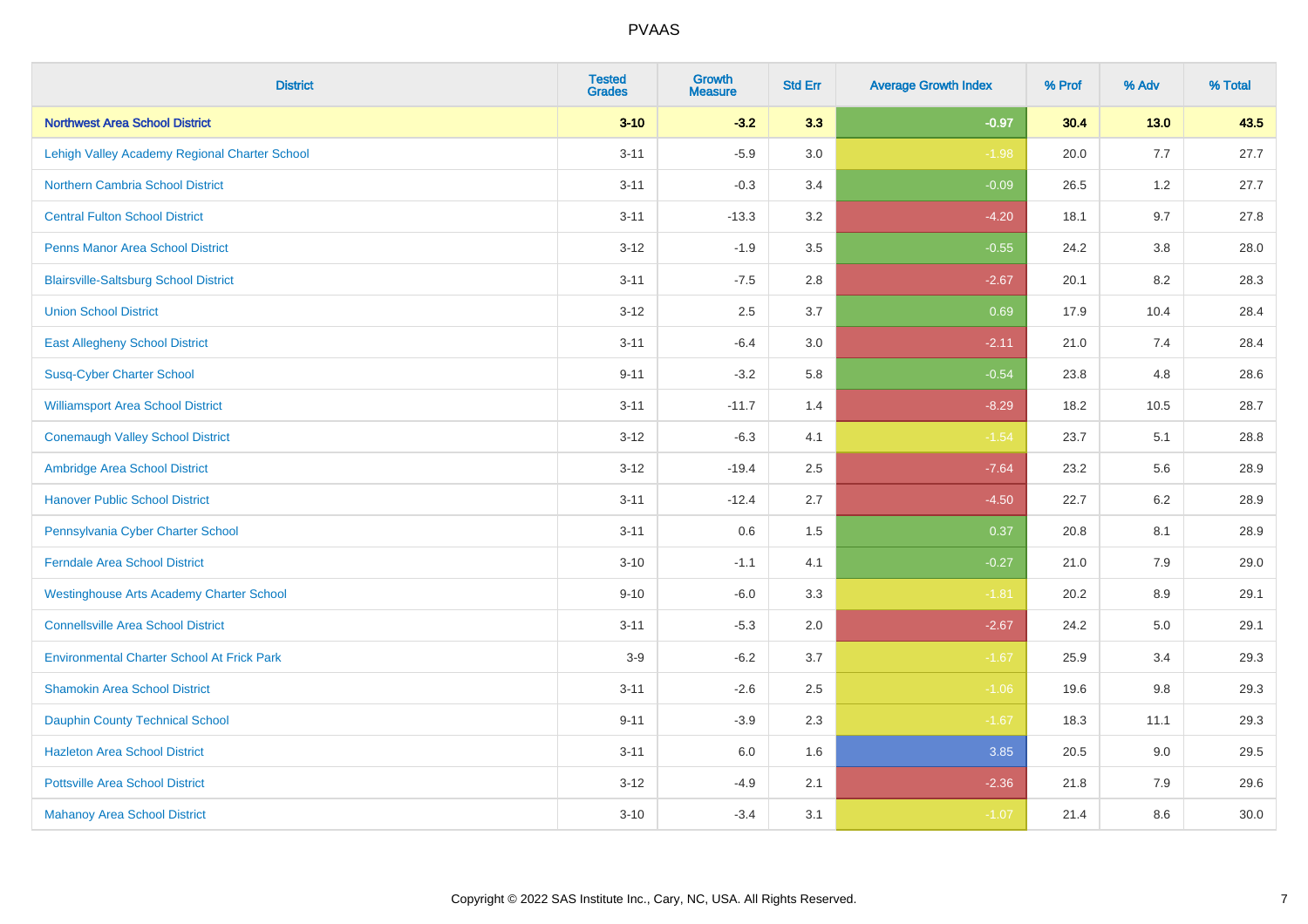| <b>District</b>                            | <b>Tested</b><br><b>Grades</b> | <b>Growth</b><br><b>Measure</b> | <b>Std Err</b> | <b>Average Growth Index</b> | % Prof | % Adv  | % Total |
|--------------------------------------------|--------------------------------|---------------------------------|----------------|-----------------------------|--------|--------|---------|
| <b>Northwest Area School District</b>      | $3 - 10$                       | $-3.2$                          | 3.3            | $-0.97$                     | 30.4   | $13.0$ | 43.5    |
| Insight PA Cyber Charter School            | $3 - 11$                       | $-9.4$                          | 5.8            | $-1.62$                     | 25.6   | 4.6    | 30.2    |
| <b>Carbondale Area School District</b>     | $3 - 10$                       | $-2.8$                          | 3.2            | $-0.87$                     | 27.5   | 2.9    | 30.4    |
| <b>Brownsville Area School District</b>    | $3 - 12$                       | 3.9                             | 3.8            | 1.04                        | 22.0   | 8.5    | 30.5    |
| <b>Trinity Area School District</b>        | $3 - 11$                       | $-8.7$                          | 1.8            | $-4.87$                     | 20.9   | 9.8    | 30.8    |
| <b>East Lycoming School District</b>       | $3 - 11$                       | $-10.9$                         | 2.1            | $-5.08$                     | 22.5   | 8.2    | 30.8    |
| Jeannette City School District             | $3 - 11$                       | $-0.7$                          | 3.4            | $-0.20$                     | 26.8   | 4.1    | 30.9    |
| <b>Bristol Borough School District</b>     | $3 - 12$                       | $-5.9$                          | 2.9            | $-2.00$                     | 27.8   | 3.3    | 31.1    |
| Lackawanna Trail School District           | $3 - 10$                       | $-11.0$                         | 3.3            | $-3.35$                     | 13.1   | 18.0   | 31.2    |
| <b>Freedom Area School District</b>        | $3 - 11$                       | $-6.3$                          | 3.1            | $-2.04$                     | 22.9   | 8.4    | 31.3    |
| <b>Wyoming Valley West School District</b> | $3 - 11$                       | $-5.5$                          | 2.3            | $-2.38$                     | 22.2   | 9.2    | 31.4    |
| <b>Monessen City School District</b>       | $3 - 10$                       | $-3.9$                          | 5.6            | $-0.69$                     | 21.0   | 10.5   | 31.6    |
| <b>Bethlehem Area School District</b>      | $3 - 11$                       | $-4.5$                          | 1.1            | $-3.91$                     | 20.4   | 11.3   | 31.7    |
| North Schuylkill School District           | $3 - 11$                       | $-4.7$                          | 2.2            | $-2.16$                     | 20.2   | 11.7   | 31.9    |
| Susquehanna Township School District       | $3 - 12$                       | 3.9                             | 2.7            | 1.45                        | 19.0   | 13.1   | 32.0    |
| <b>Juniata Valley School District</b>      | $3 - 11$                       | 1.6                             | 3.2            | 0.51                        | 23.1   | 9.4    | 32.5    |
| <b>Cheltenham School District</b>          | $3 - 11$                       | $-17.6$                         | 2.0            | $-8.74$                     | 24.4   | 8.3    | 32.6    |
| <b>Wattsburg Area School District</b>      | $3 - 11$                       | 1.0                             | 2.7            | 0.36                        | 20.4   | 12.4   | 32.7    |
| <b>West York Area School District</b>      | $3 - 12$                       | $-9.8$                          | 2.7            | $-3.57$                     | 21.9   | 10.9   | 32.8    |
| <b>Corry Area School District</b>          | $3 - 11$                       | $-6.8$                          | 2.3            | $-3.01$                     | 24.0   | 8.8    | 32.8    |
| <b>Chartiers-Houston School District</b>   | $3 - 10$                       | $-16.5$                         | 3.5            | $-4.79$                     | 26.3   | 6.6    | 32.9    |
| <b>Carlynton School District</b>           | $3 - 11$                       | $-2.0$                          | 3.2            | $-0.62$                     | 27.9   | 5.2    | 33.1    |
| <b>Forbes Road School District</b>         | $3 - 11$                       | $-11.5$                         | 4.7            | $-2.43$                     | 23.1   | 10.3   | 33.3    |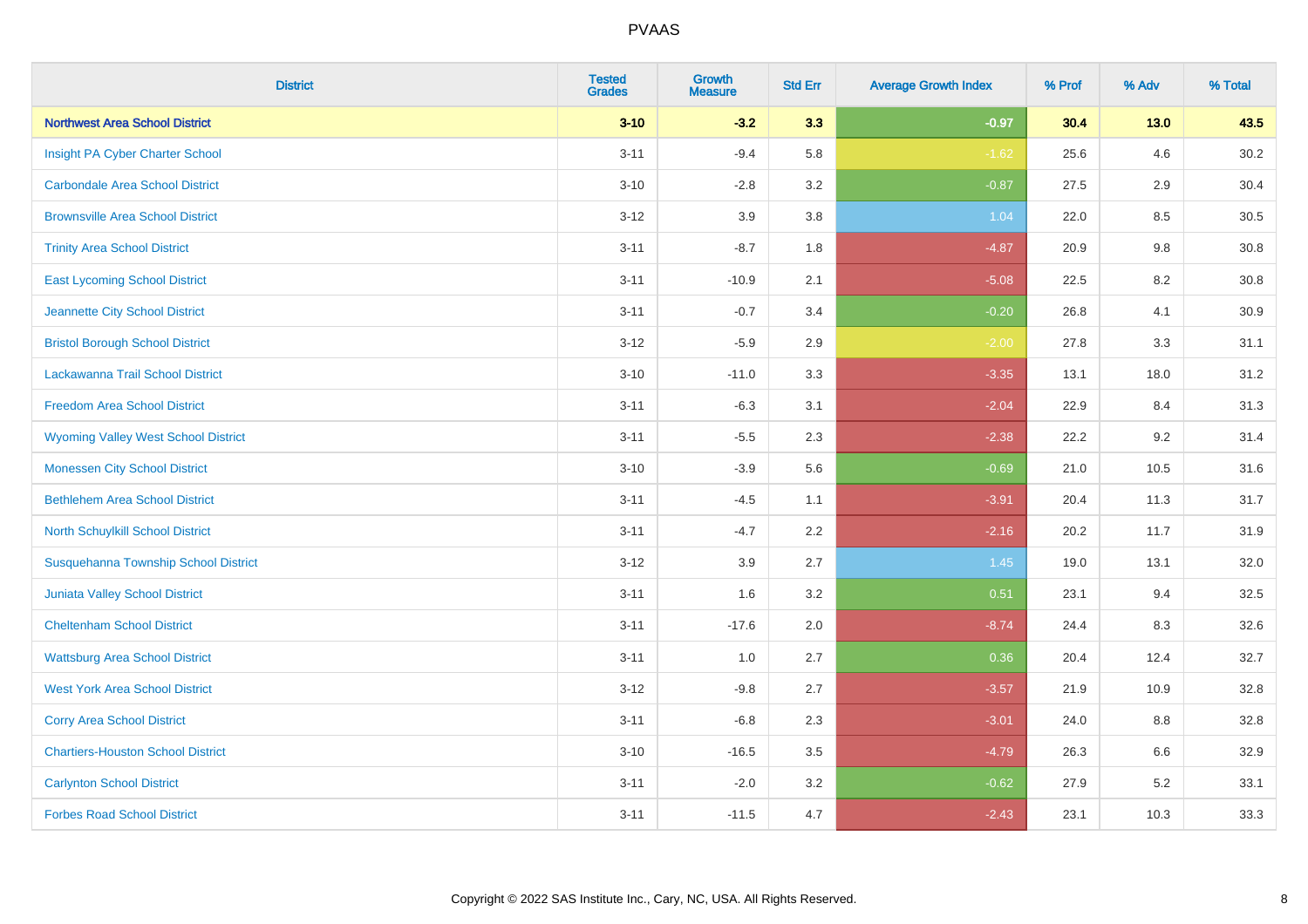| <b>District</b>                                | <b>Tested</b><br><b>Grades</b> | <b>Growth</b><br><b>Measure</b> | <b>Std Err</b> | <b>Average Growth Index</b> | % Prof | % Adv   | % Total |
|------------------------------------------------|--------------------------------|---------------------------------|----------------|-----------------------------|--------|---------|---------|
| <b>Northwest Area School District</b>          | $3 - 10$                       | $-3.2$                          | 3.3            | $-0.97$                     | 30.4   | $13.0$  | 43.5    |
| <b>Titusville Area School District</b>         | $3 - 11$                       | $-5.0$                          | 2.5            | $-1.98$                     | 26.5   | 6.8     | 33.3    |
| <b>Harmony Area School District</b>            | $3 - 10$                       | $-5.7$                          | 5.0            | $-1.13$                     | 33.3   | 0.0     | 33.3    |
| <b>Berwick Area School District</b>            | $3 - 11$                       | $-6.9$                          | 2.4            | $-2.84$                     | 22.3   | 11.5    | 33.8    |
| Schuylkill Haven Area School District          | $3 - 11$                       | $-5.3$                          | 2.7            | $-1.96$                     | 22.2   | 11.6    | 33.8    |
| <b>Forest Area School District</b>             | $3 - 11$                       | $-1.8$                          | 4.7            | $-0.37$                     | 18.9   | 15.1    | 34.0    |
| <b>Interboro School District</b>               | $3 - 12$                       | $-8.4$                          | 2.0            | $-4.27$                     | 27.6   | 6.4     | 34.1    |
| <b>Milton Area School District</b>             | $3 - 11$                       | $-10.1$                         | 2.5            | $-4.04$                     | 23.0   | 11.3    | 34.2    |
| <b>Marion Center Area School District</b>      | $3 - 10$                       | 0.8                             | 2.9            | 0.27                        | 23.3   | 11.1    | 34.4    |
| Millersburg Area School District               | $3 - 11$                       | $-6.6$                          | 3.4            | $-1.92$                     | 24.1   | 10.3    | 34.5    |
| Lehigh Valley Charter High School For The Arts | $9 - 10$                       | $-11.8$                         | 2.5            | $-4.76$                     | 28.9   | 5.7     | 34.6    |
| <b>Tulpehocken Area School District</b>        | $3 - 12$                       | 1.0                             | 4.9            | 0.20                        | 11.5   | 23.1    | 34.6    |
| Jefferson-Morgan School District               | $3 - 10$                       | $-12.0$                         | 3.9            | $-3.09$                     | 28.6   | 6.1     | 34.7    |
| <b>Forest City Regional School District</b>    | $3 - 12$                       | $-1.2$                          | 3.6            | $-0.33$                     | 26.5   | 8.2     | 34.7    |
| <b>Towanda Area School District</b>            | $3 - 11$                       | $-4.0$                          | 2.6            | $-1.52$                     | 24.8   | $9.9\,$ | 34.8    |
| <b>Southern Fulton School District</b>         | $3 - 11$                       | $-5.1$                          | 4.0            | $-1.29$                     | 21.7   | 13.0    | 34.8    |
| <b>Bensalem Township School District</b>       | $3 - 11$                       | 1.0                             | 1.6            | 0.63                        | 24.3   | 10.7    | 34.9    |
| <b>Eastern Lebanon County School District</b>  | $3 - 11$                       | 4.0                             | 2.1            | 1.89                        | 23.5   | 11.5    | 35.0    |
| East Stroudsburg Area School District          | $3 - 11$                       | $-4.9$                          | 1.4            | $-3.38$                     | 22.7   | 12.5    | 35.2    |
| <b>Cranberry Area School District</b>          | $3 - 12$                       | $-0.9$                          | 3.1            | $-0.29$                     | 25.5   | 9.7     | 35.2    |
| <b>Commodore Perry School District</b>         | $3 - 11$                       | $-10.4$                         | 4.5            | $-2.30$                     | 29.4   | 5.9     | 35.3    |
| <b>Ellwood City Area School District</b>       | $3 - 11$                       | $-12.5$                         | 3.1            | $-4.00$                     | 26.7   | 8.7     | 35.4    |
| <b>Laurel Highlands School District</b>        | $3 - 11$                       | $-3.8$                          | 2.3            | $-1.63$                     | 20.9   | 14.6    | 35.4    |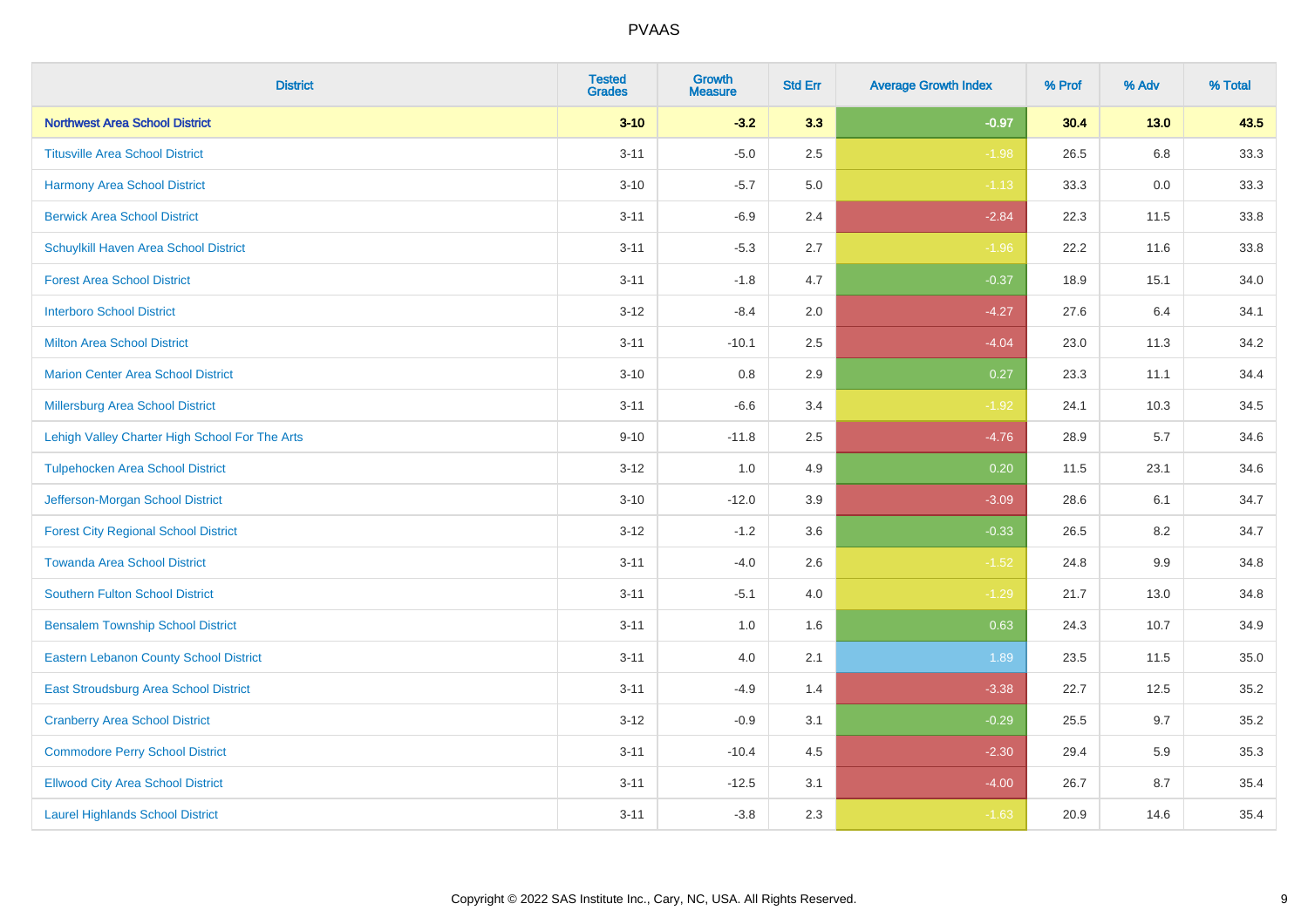| <b>District</b>                           | <b>Tested</b><br><b>Grades</b> | <b>Growth</b><br><b>Measure</b> | <b>Std Err</b> | <b>Average Growth Index</b> | % Prof | % Adv  | % Total |
|-------------------------------------------|--------------------------------|---------------------------------|----------------|-----------------------------|--------|--------|---------|
| <b>Northwest Area School District</b>     | $3 - 10$                       | $-3.2$                          | 3.3            | $-0.97$                     | 30.4   | $13.0$ | 43.5    |
| <b>Northeast Bradford School District</b> | $3 - 10$                       | $-5.0$                          | 3.7            | $-1.35$                     | 30.6   | 4.8    | 35.5    |
| <b>Somerset Area School District</b>      | $3 - 11$                       | $-7.6$                          | 2.4            | $-3.17$                     | 21.0   | 14.5   | 35.5    |
| <b>Upper Darby School District</b>        | $3 - 12$                       | 11.2                            | 1.4            | 8.28                        | 23.8   | 11.8   | 35.6    |
| <b>Panther Valley School District</b>     | $3-12$                         | $-13.3$                         | 3.2            | $-4.10$                     | 31.5   | 4.1    | 35.6    |
| <b>Centennial School District</b>         | $3 - 10$                       | 1.5                             | 1.5            | 0.98                        | 23.6   | 12.4   | 36.0    |
| <b>Brentwood Borough School District</b>  | $3 - 11$                       | 1.3                             | 3.0            | 0.44                        | 20.2   | 16.0   | 36.2    |
| <b>Mercer Area School District</b>        | $3 - 11$                       | 2.2                             | 3.1            | 0.70                        | 24.4   | 11.8   | 36.2    |
| <b>Mid Valley School District</b>         | $3 - 10$                       | $-11.1$                         | 2.7            | $-4.07$                     | 28.3   | 8.1    | 36.4    |
| <b>Reynolds School District</b>           | $3 - 10$                       | $-3.0$                          | 3.5            | $-0.87$                     | 27.3   | 9.1    | 36.4    |
| <b>Warren County School District</b>      | $3 - 11$                       | $-0.1$                          | 1.6            | $-0.06$                     | 26.7   | 9.7    | 36.4    |
| <b>Franklin Area School District</b>      | $3 - 11$                       | $-3.7$                          | 2.6            | $-1.43$                     | 30.5   | 5.9    | 36.4    |
| <b>Big Spring School District</b>         | $3 - 11$                       | $-9.8$                          | 2.3            | $-4.32$                     | 23.6   | 12.9   | 36.5    |
| <b>Montgomery Area School District</b>    | $3 - 11$                       | $-5.8$                          | 3.2            | $-1.83$                     | 25.0   | 11.5   | 36.5    |
| Southern Tioga School District            | $3 - 11$                       | $-0.1$                          | 2.8            | $-0.03$                     | 26.3   | 10.3   | 36.6    |
| <b>Greenville Area School District</b>    | $3 - 11$                       | $-13.2$                         | 3.0            | $-4.45$                     | 32.1   | 4.6    | 36.7    |
| <b>Canton Area School District</b>        | $3 - 11$                       | 8.4                             | 2.9            | 2.92                        | 13.8   | 23.0   | 36.8    |
| <b>Bethlehem-Center School District</b>   | $3 - 10$                       | 2.1                             | 3.5            | 0.59                        | 32.3   | 4.6    | 36.9    |
| <b>Salisbury Township School District</b> | $3 - 11$                       | 5.8                             | 3.6            | 1.62                        | 24.4   | 12.6   | 37.0    |
| <b>Ringgold School District</b>           | $3 - 11$                       | 2.9                             | 2.2            | 1.32                        | 23.8   | 13.3   | 37.1    |
| <b>Minersville Area School District</b>   | $3 - 11$                       | $-2.9$                          | 3.4            | $-0.86$                     | 27.4   | 9.7    | 37.1    |
| <b>Conneaut School District</b>           | $3-12$                         | $-2.3$                          | 2.6            | $-0.91$                     | 27.4   | 9.7    | 37.1    |
| <b>Easton Area School District</b>        | $3 - 12$                       | 6.3                             | 1.3            | 4.91                        | 24.1   | 13.0   | 37.1    |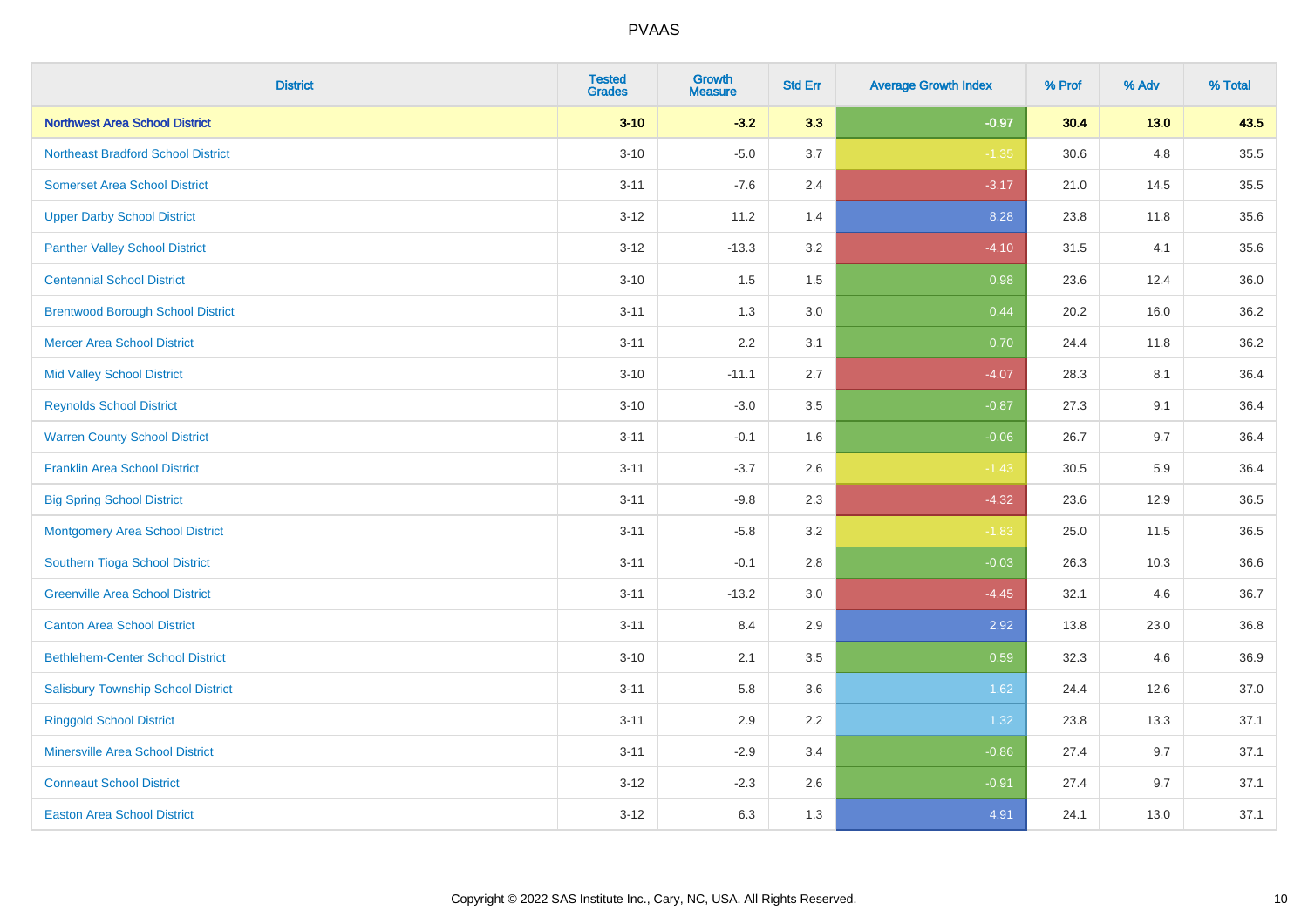| <b>District</b>                            | <b>Tested</b><br><b>Grades</b> | <b>Growth</b><br><b>Measure</b> | <b>Std Err</b> | <b>Average Growth Index</b> | % Prof | % Adv  | % Total |
|--------------------------------------------|--------------------------------|---------------------------------|----------------|-----------------------------|--------|--------|---------|
| <b>Northwest Area School District</b>      | $3 - 10$                       | $-3.2$                          | 3.3            | $-0.97$                     | 30.4   | $13.0$ | 43.5    |
| <b>Butler Area School District</b>         | $3 - 11$                       | $-14.1$                         | 1.5            | $-9.60$                     | 26.4   | 11.1   | 37.5    |
| <b>Moshannon Valley School District</b>    | $3 - 10$                       | $-5.1$                          | 4.6            | $-1.12$                     | 25.0   | 12.5   | 37.5    |
| <b>Deer Lakes School District</b>          | $3 - 11$                       | $-10.0$                         | 2.5            | $-4.02$                     | 27.7   | 9.9    | 37.6    |
| Southern Huntingdon County School District | $3 - 11$                       | $-5.9$                          | 3.4            | $-1.76$                     | 32.8   | 4.9    | 37.7    |
| <b>Riverside School District</b>           | $3 - 11$                       | $-6.2$                          | 2.7            | $-2.33$                     | 20.8   | 17.0   | 37.7    |
| <b>Yough School District</b>               | $3 - 10$                       | $-6.2$                          | 2.7            | $-2.27$                     | 28.9   | 8.8    | 37.7    |
| <b>Port Allegany School District</b>       | $3 - 11$                       | 6.5                             | 3.7            | 1.74                        | 26.4   | 11.3   | 37.7    |
| <b>Wellsboro Area School District</b>      | $3 - 11$                       | $-6.3$                          | 3.0            | $-2.08$                     | 24.4   | 13.4   | 37.8    |
| <b>Elk Lake School District</b>            | $3 - 11$                       | $-6.1$                          | 2.9            | $-2.12$                     | 26.3   | 11.6   | 37.9    |
| <b>Governor Mifflin School District</b>    | $3 - 11$                       | $-4.4$                          | 1.6            | $-2.69$                     | 30.3   | 7.7    | 38.0    |
| <b>Cambria Heights School District</b>     | $3 - 10$                       | $-6.2$                          | 2.9            | $-2.11$                     | 25.0   | 13.0   | 38.0    |
| <b>Chartiers Valley School District</b>    | $3 - 11$                       | $-9.1$                          | 2.1            | $-4.23$                     | 20.7   | 17.4   | 38.0    |
| <b>Central Dauphin School District</b>     | $3 - 11$                       | $-5.2$                          | 1.2            | $-4.24$                     | 29.3   | 8.7    | 38.0    |
| <b>Charleroi School District</b>           | $3 - 11$                       | $-4.3$                          | 2.7            | $-1.55$                     | 22.2   | 15.9   | 38.1    |
| <b>Bucks County Technical High School</b>  | $9 - 10$                       | $-2.9$                          | 2.2            | $-1.29$                     | 27.7   | 10.4   | 38.2    |
| Catasauqua Area School District            | $3 - 12$                       | $-7.3$                          | 2.8            | $-2.58$                     | 27.1   | 11.2   | 38.3    |
| <b>Bangor Area School District</b>         | $3 - 12$                       | $-1.2$                          | 2.0            | $-0.60$                     | 25.8   | 12.7   | 38.5    |
| <b>Southeastern Greene School District</b> | $3 - 10$                       | $-2.3$                          | 4.4            | $-0.53$                     | 29.0   | 9.7    | 38.7    |
| Philipsburg-Osceola Area School District   | $3 - 11$                       | 4.1                             | 3.0            | 1.37                        | 22.5   | 16.2   | 38.8    |
| <b>Pottsgrove School District</b>          | $3 - 11$                       | $-5.5$                          | 2.0            | $-2.78$                     | 28.6   | 10.3   | 38.8    |
| Salisbury-Elk Lick School District         | $3 - 11$                       | $-8.4$                          | 5.8            | $-1.45$                     | 33.3   | 5.6    | 38.9    |
| <b>Blue Ridge School District</b>          | $3 - 11$                       | 8.3                             | 3.7            | 2.24                        | 29.6   | 9.3    | 38.9    |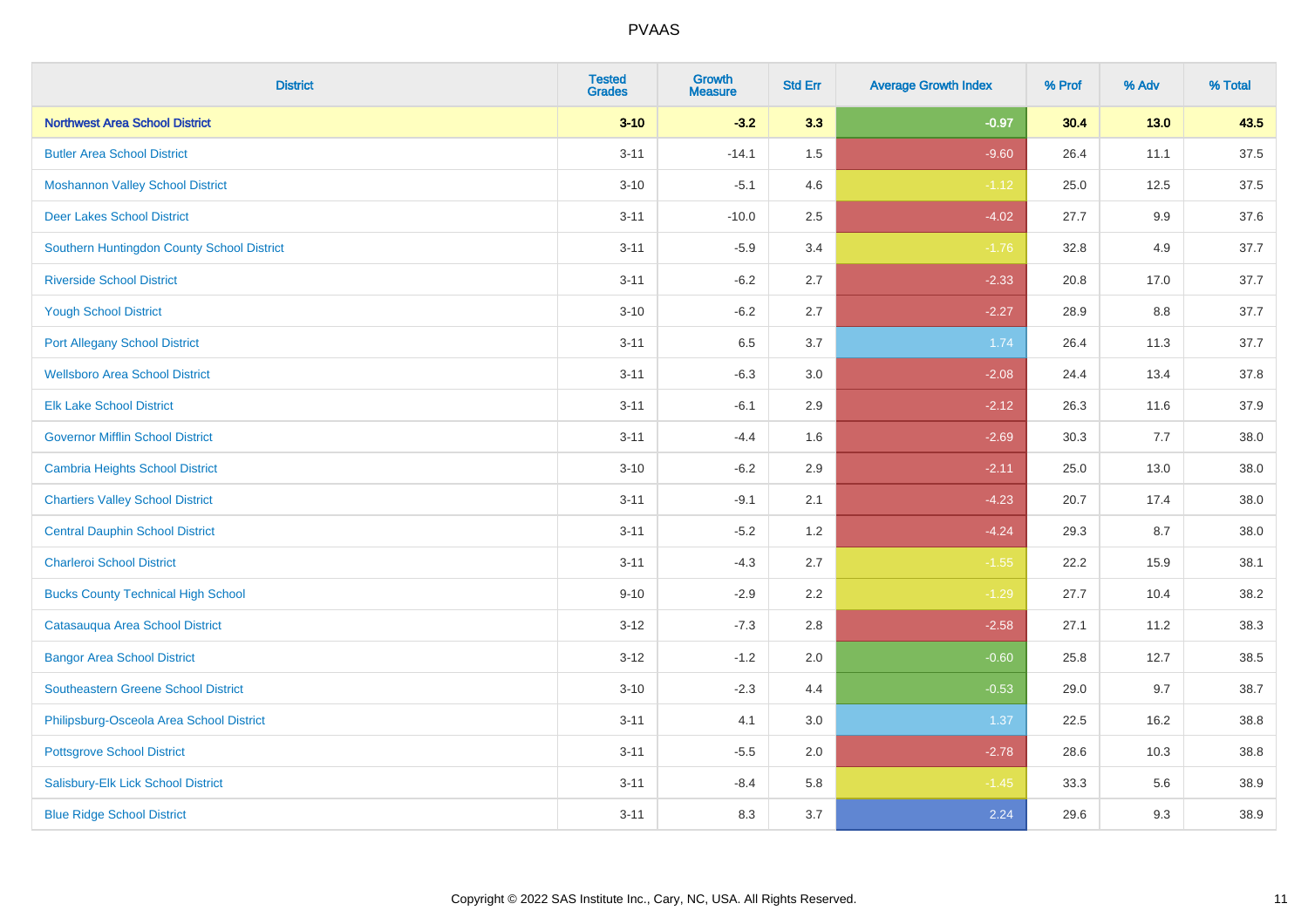| <b>District</b>                                | <b>Tested</b><br><b>Grades</b> | <b>Growth</b><br><b>Measure</b> | <b>Std Err</b> | <b>Average Growth Index</b> | % Prof | % Adv   | % Total |
|------------------------------------------------|--------------------------------|---------------------------------|----------------|-----------------------------|--------|---------|---------|
| <b>Northwest Area School District</b>          | $3 - 10$                       | $-3.2$                          | 3.3            | $-0.97$                     | 30.4   | $13.0$  | 43.5    |
| <b>Pleasant Valley School District</b>         | $3 - 11$                       | $-3.3$                          | 1.8            | $-1.80$                     | 28.5   | 10.4    | 39.0    |
| <b>Uniontown Area School District</b>          | $3 - 11$                       | $-2.8$                          | 3.1            | $-0.91$                     | 31.7   | 7.3     | 39.0    |
| <b>Forest Hills School District</b>            | $3 - 11$                       | 1.8                             | 2.5            | 0.71                        | 28.8   | 10.3    | 39.1    |
| <b>Penn-Delco School District</b>              | $3 - 11$                       | 1.3                             | 1.8            | 0.75                        | 26.5   | 12.6    | 39.1    |
| <b>Shikellamy School District</b>              | $3 - 10$                       | $-8.3$                          | 2.4            | $-3.42$                     | 20.8   | 18.5    | 39.2    |
| Selinsgrove Area School District               | $3 - 12$                       | $-5.7$                          | 2.1            | $-2.74$                     | 25.4   | 13.9    | 39.2    |
| <b>Troy Area School District</b>               | $3 - 10$                       | $-4.7$                          | 3.2            | $-1.46$                     | 22.8   | 16.5    | 39.2    |
| Northern Lehigh School District                | $3-12$                         | 6.1                             | 2.5            | 2.42                        | 21.4   | 18.0    | 39.3    |
| <b>Chambersburg Area School District</b>       | $3 - 11$                       | $-5.6$                          | 1.3            | $-4.42$                     | 24.2   | 15.2    | 39.4    |
| <b>Cameron County School District</b>          | $3 - 12$                       | $-5.0$                          | 4.4            | $-1.12$                     | 34.9   | 4.8     | 39.7    |
| <b>Ligonier Valley School District</b>         | $3 - 11$                       | $-10.8$                         | 3.1            | $-3.43$                     | 34.1   | 5.8     | 39.9    |
| <b>Tri-Valley School District</b>              | $3 - 10$                       | $-2.7$                          | 3.9            | $-0.69$                     | 31.0   | 9.5     | 40.5    |
| <b>Union City Area School District</b>         | $3 - 12$                       | $-8.7$                          | 3.3            | $-2.59$                     | 29.7   | 10.9    | 40.6    |
| <b>Susquehanna Community School District</b>   | $3 - 11$                       | $-4.5$                          | $3.8\,$        | $-1.19$                     | 31.9   | $8.8\,$ | 40.7    |
| <b>Derry Area School District</b>              | $3 - 11$                       | $-11.8$                         | 2.6            | $-4.53$                     | 34.8   | 6.1     | 40.9    |
| <b>Lehigh Career &amp; Technical Institute</b> | $10 - 12$                      | $-0.7$                          | 6.3            | $-0.11$                     | 36.4   | 4.6     | 40.9    |
| <b>Keystone Oaks School District</b>           | $3 - 11$                       | $-7.2$                          | 2.3            | $-3.14$                     | 30.0   | 11.1    | 41.0    |
| <b>Weatherly Area School District</b>          | $3 - 11$                       | $-5.8$                          | 4.0            | $-1.44$                     | 32.1   | 8.9     | 41.1    |
| <b>Shanksville-Stonycreek School District</b>  | $3 - 10$                       | $-8.6$                          | 5.5            | $-1.55$                     | 17.6   | 23.5    | 41.2    |
| <b>Kiski Area School District</b>              | $3 - 11$                       | $-4.0$                          | 2.0            | $-1.99$                     | 23.1   | 18.2    | 41.3    |
| <b>Purchase Line School District</b>           | $3 - 12$                       | 4.3                             | 3.3            | 1.30                        | 32.3   | $9.0\,$ | 41.4    |
| <b>Pittston Area School District</b>           | $3 - 11$                       | $-8.2$                          | 2.2            | $-3.75$                     | 26.7   | 14.8    | 41.5    |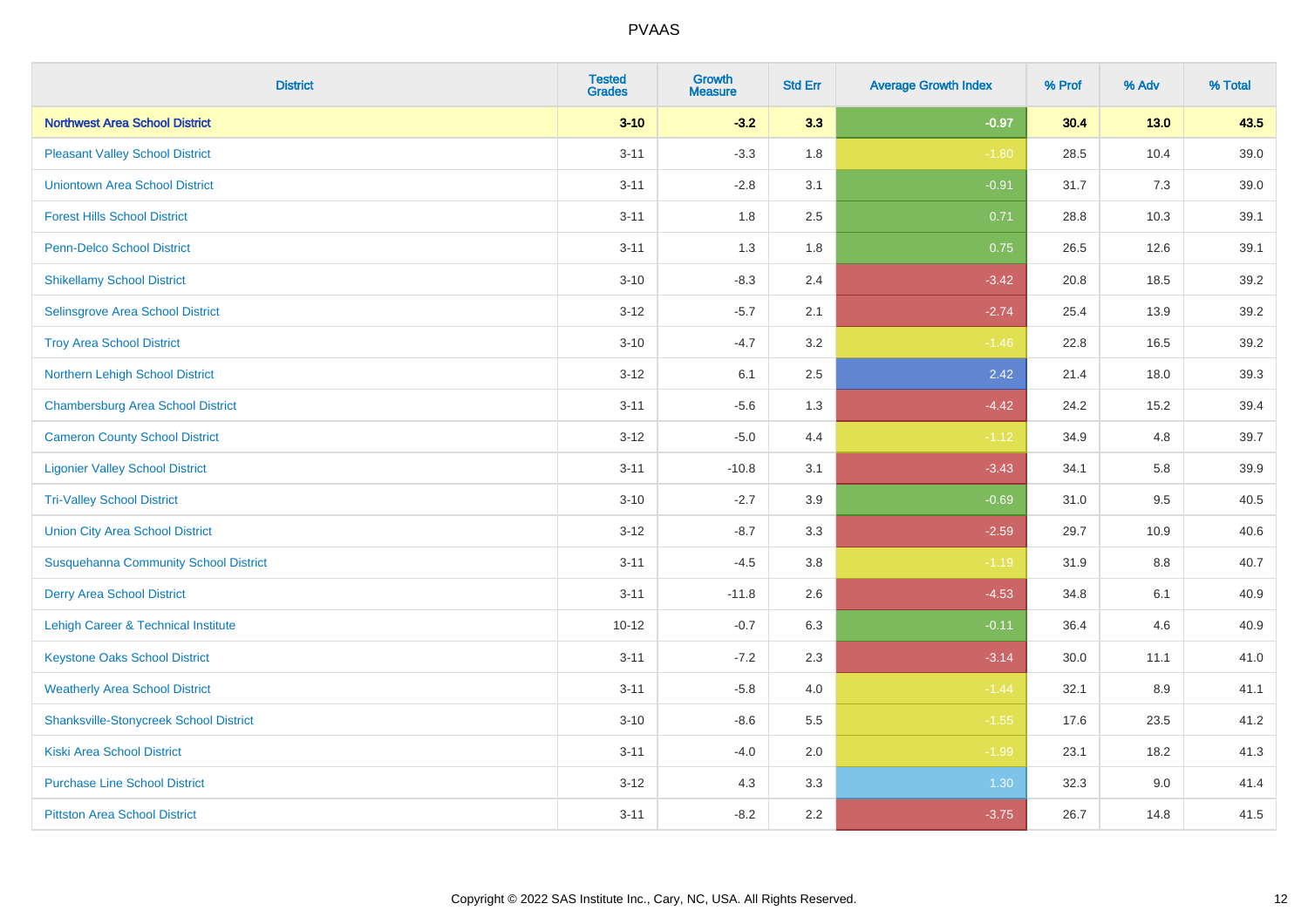| <b>District</b>                                    | <b>Tested</b><br><b>Grades</b> | <b>Growth</b><br><b>Measure</b> | <b>Std Err</b> | <b>Average Growth Index</b> | % Prof | % Adv   | % Total |
|----------------------------------------------------|--------------------------------|---------------------------------|----------------|-----------------------------|--------|---------|---------|
| <b>Northwest Area School District</b>              | $3 - 10$                       | $-3.2$                          | 3.3            | $-0.97$                     | 30.4   | $13.0$  | 43.5    |
| <b>Wyoming Area School District</b>                | $3 - 10$                       | $-5.5$                          | 2.5            | $-2.21$                     | 32.0   | 9.6     | 41.6    |
| <b>West Middlesex Area School District</b>         | $3 - 10$                       | $-7.4$                          | 3.5            | $-2.11$                     | 32.0   | 9.6     | 41.6    |
| <b>Northern Potter School District</b>             | $3 - 12$                       | 6.8                             | 4.6            | 1.48                        | 30.6   | 11.1    | 41.7    |
| <b>Old Forge School District</b>                   | $3-12$                         | $-11.3$                         | 3.1            | $-3.62$                     | 28.6   | 13.2    | 41.8    |
| <b>School Lane Charter School</b>                  | $3 - 11$                       | 2.6                             | 3.6            | 0.72                        | 23.1   | 18.7    | 41.8    |
| <b>Keystone Central School District</b>            | $3 - 11$                       | 3.6                             | 1.8            | 2.04                        | 27.1   | 14.6    | 41.8    |
| <b>Juniata County School District</b>              | $3 - 12$                       | 7.7                             | 2.0            | 3.81                        | 22.9   | 18.9    | 41.8    |
| <b>Collegium Charter School</b>                    | $3 - 10$                       | 21.2                            | 2.6            | 8.18                        | 25.4   | 16.4    | 41.8    |
| Northern Tioga School District                     | $3 - 12$                       | 6.8                             | 2.6            | 2.64                        | 25.0   | 16.9    | 41.9    |
| <b>Neshannock Township School District</b>         | $3 - 10$                       | $-12.5$                         | 2.7            | $-4.73$                     | 29.0   | 13.0    | 42.0    |
| Mount Pleasant Area School District                | $3 - 11$                       | $-5.4$                          | 2.3            | $-2.37$                     | 33.3   | 8.7     | 42.0    |
| <b>Oxford Area School District</b>                 | $3 - 11$                       | $-3.1$                          | 1.8            | $-1.77$                     | 27.5   | 14.5    | 42.0    |
| <b>Avella Area School District</b>                 | $3 - 12$                       | 1.6                             | 4.7            | 0.34                        | 34.8   | $7.2\,$ | 42.0    |
| <b>Grove City Area School District</b>             | $3 - 12$                       | $-8.8$                          | 2.3            | $-3.89$                     | 25.6   | 16.4    | 42.0    |
| <b>Crawford Central School District</b>            | $3 - 11$                       | 5.7                             | 2.1            | 2.71                        | 26.4   | 15.8    | 42.1    |
| <b>Oil City Area School District</b>               | $3 - 11$                       | 8.6                             | 2.4            | 3.56                        | 29.1   | 13.1    | 42.2    |
| <b>Solanco School District</b>                     | $3 - 11$                       | 2.2                             | 1.8            | 1.18                        | 27.2   | 15.0    | 42.3    |
| <b>Northgate School District</b>                   | $3 - 11$                       | $-3.0$                          | 3.4            | $-0.85$                     | 35.6   | 6.8     | 42.4    |
| <b>Commonwealth Charter Academy Charter School</b> | $3 - 10$                       | 4.2                             | 1.6            | 2.68                        | 27.0   | 15.6    | 42.5    |
| <b>Conrad Weiser Area School District</b>          | $3 - 11$                       | 7.1                             | 2.1            | 3.34                        | 28.2   | 14.4    | 42.6    |
| New Brighton Area School District                  | $3 - 11$                       | $-2.1$                          | 3.2            | $-0.65$                     | 31.5   | 11.1    | 42.6    |
| <b>Central Greene School District</b>              | $3 - 11$                       | $-0.4$                          | 2.5            | $-0.15$                     | 27.8   | 14.8    | 42.6    |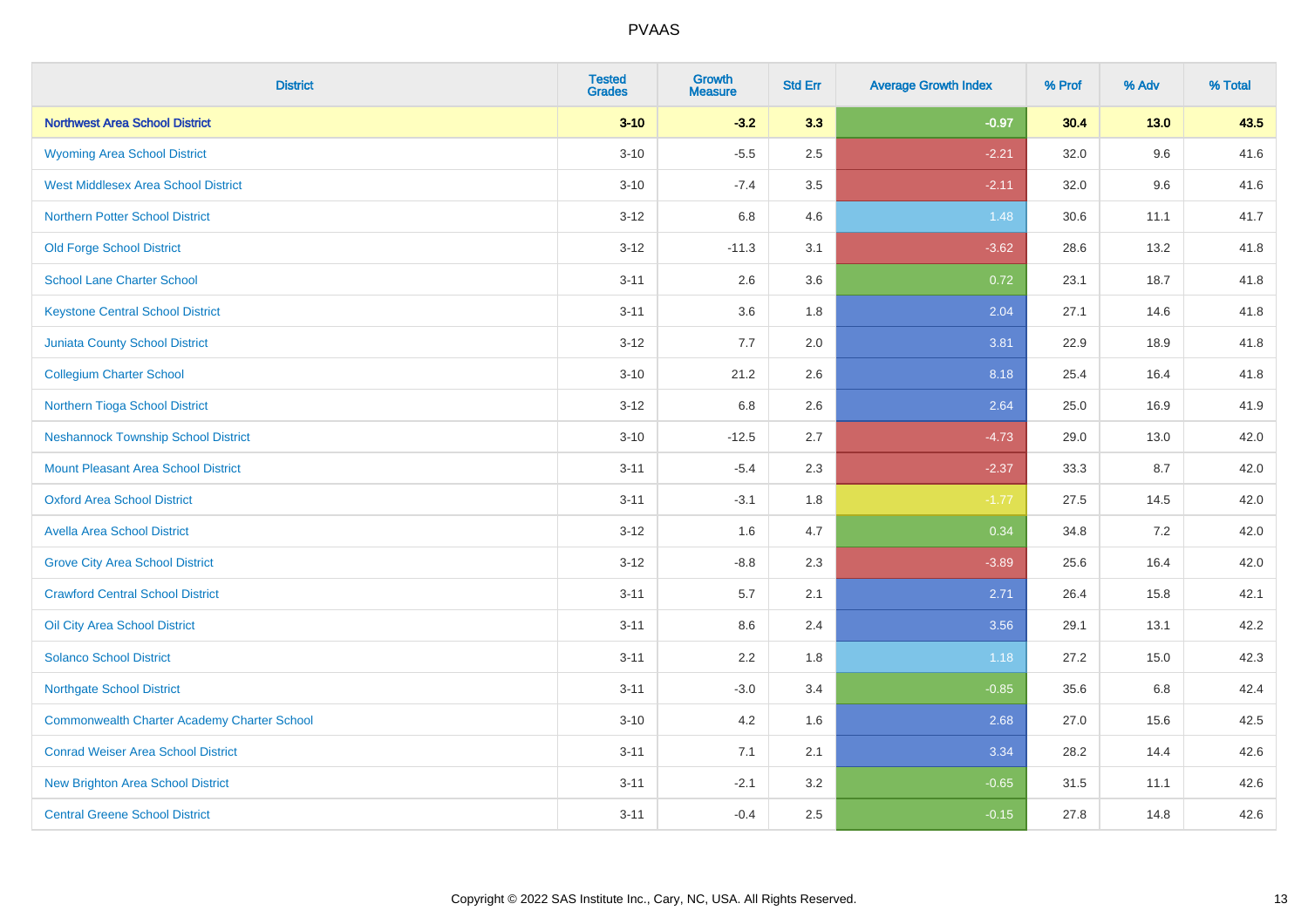| <b>District</b>                             | <b>Tested</b><br><b>Grades</b> | <b>Growth</b><br><b>Measure</b> | <b>Std Err</b> | <b>Average Growth Index</b> | % Prof | % Adv  | % Total |
|---------------------------------------------|--------------------------------|---------------------------------|----------------|-----------------------------|--------|--------|---------|
| <b>Northwest Area School District</b>       | $3 - 10$                       | $-3.2$                          | 3.3            | $-0.97$                     | 30.4   | $13.0$ | 43.5    |
| Leechburg Area School District              | $3 - 11$                       | 7.0                             | 3.9            | 1.79                        | 37.7   | 4.9    | 42.6    |
| <b>Ridley School District</b>               | $3 - 12$                       | 0.3                             | 1.6            | 0.21                        | 32.0   | 10.7   | 42.6    |
| <b>Kennett Consolidated School District</b> | $3 - 11$                       | $-10.4$                         | 1.7            | $-6.27$                     | 28.7   | 14.0   | 42.7    |
| <b>Exeter Township School District</b>      | $3 - 11$                       | $-1.0$                          | 1.7            | $-0.58$                     | 27.2   | 15.6   | 42.8    |
| Altoona Area School District                | $3 - 12$                       | 0.1                             | 1.5            | 0.07                        | 29.0   | 13.8   | 42.8    |
| <b>West Greene School District</b>          | $3 - 11$                       | $-8.1$                          | 3.9            | $-2.08$                     | 31.0   | 11.9   | 42.9    |
| <b>Union Area School District</b>           | $3 - 11$                       | $-6.5$                          | 3.8            | $-1.70$                     | 30.6   | 12.2   | 42.9    |
| <b>Millville Area School District</b>       | $3 - 12$                       | $-5.6$                          | 4.4            | $-1.26$                     | 31.4   | 11.4   | 42.9    |
| <b>Highlands School District</b>            | $3 - 11$                       | $-1.3$                          | 2.3            | $-0.55$                     | 32.6   | 10.5   | 43.0    |
| Northern Bedford County School District     | $3 - 11$                       | $-2.3$                          | 3.3            | $-0.69$                     | 26.2   | 16.9   | 43.1    |
| <b>Penn Cambria School District</b>         | $3 - 11$                       | $-4.5$                          | 2.4            | $-1.86$                     | 27.3   | 15.8   | 43.2    |
| <b>Octorara Area School District</b>        | $3 - 11$                       | $-7.5$                          | 3.2            | $-2.35$                     | 26.1   | 17.0   | 43.2    |
| <b>Allegheny Valley School District</b>     | $3 - 11$                       | $-1.9$                          | 3.9            | $-0.48$                     | 31.8   | 11.4   | 43.2    |
| Southern Columbia Area School District      | $3 - 11$                       | $-8.5$                          | 3.0            | $-2.83$                     | 30.5   | 12.8   | 43.3    |
| <b>Apollo-Ridge School District</b>         | $3-12$                         | 9.5                             | 3.0            | 3.23                        | 34.0   | 9.4    | 43.4    |
| <b>Lakeland School District</b>             | $3 - 11$                       | 13.3                            | 2.8            | 4.80                        | 22.2   | 21.2   | 43.4    |
| <b>Northwest Area School District</b>       | $3 - 10$                       | $-3.2$                          | 3.3            | $-0.97$                     | 30.4   | $13.0$ | 43.5    |
| Hamburg Area School District                | $3 - 11$                       | 0.6                             | 2.4            | 0.25                        | 28.0   | 15.5   | 43.6    |
| <b>Bentworth School District</b>            | $3 - 11$                       | 7.0                             | 3.0            | 2.36                        | 26.6   | 17.0   | 43.6    |
| <b>Greensburg Salem School District</b>     | $3 - 11$                       | $-6.9$                          | 2.2            | $-3.06$                     | 30.3   | 13.3   | 43.6    |
| <b>Austin Area School District</b>          | $3 - 11$                       | 2.6                             | 6.0            | 0.43                        | 25.0   | 18.8   | 43.8    |
| <b>Pine Grove Area School District</b>      | $3 - 11$                       | $-1.1$                          | 3.0            | $-0.36$                     | 29.5   | 14.3   | 43.8    |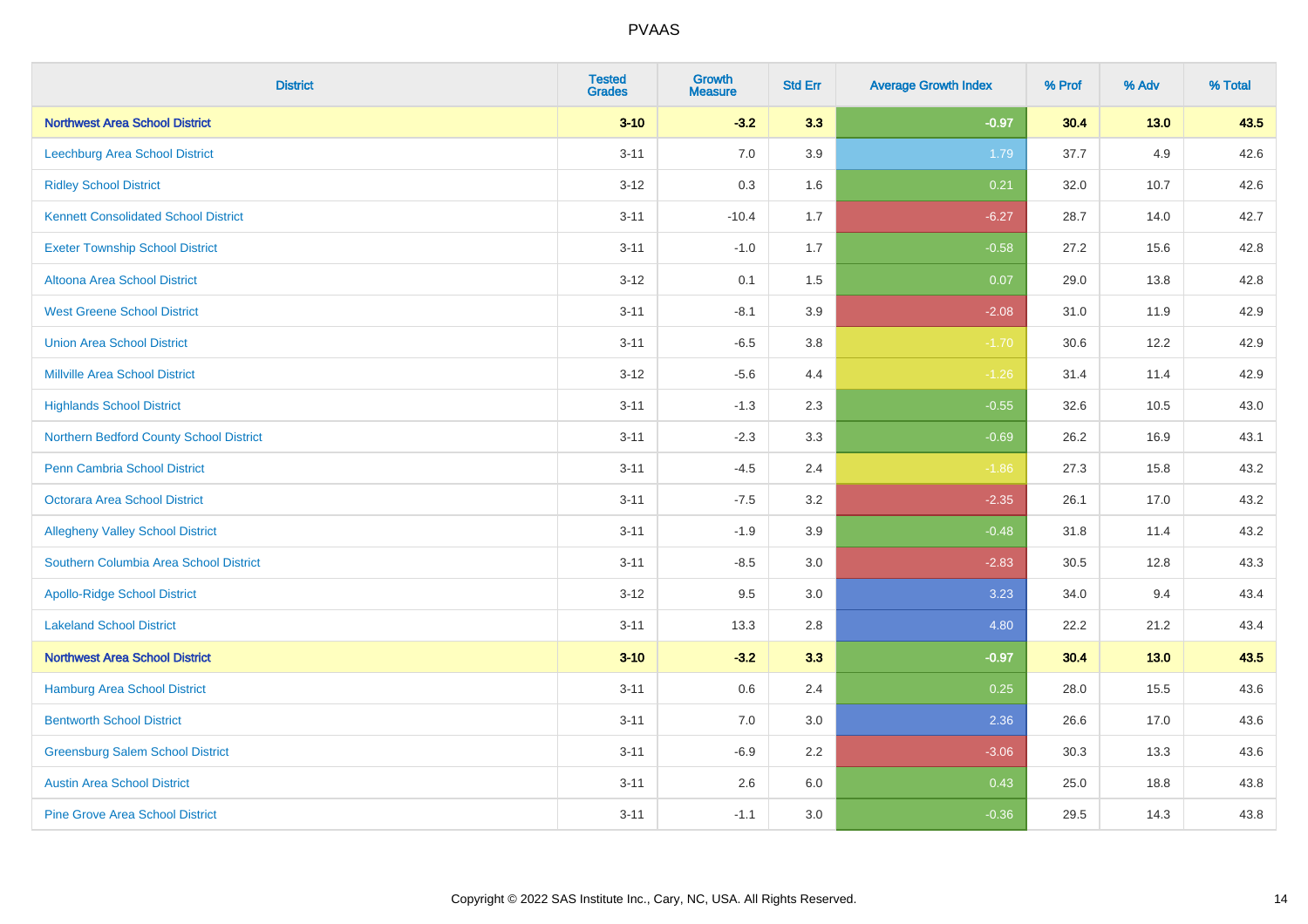| <b>District</b>                          | <b>Tested</b><br><b>Grades</b> | <b>Growth</b><br><b>Measure</b> | <b>Std Err</b> | <b>Average Growth Index</b> | % Prof | % Adv  | % Total |
|------------------------------------------|--------------------------------|---------------------------------|----------------|-----------------------------|--------|--------|---------|
| <b>Northwest Area School District</b>    | $3 - 10$                       | $-3.2$                          | 3.3            | $-0.97$                     | 30.4   | $13.0$ | 43.5    |
| <b>Agora Cyber Charter School</b>        | $3 - 11$                       | 14.6                            | 2.4            | 6.03                        | 24.7   | 19.5   | 44.2    |
| <b>Chestnut Ridge School District</b>    | $3 - 12$                       | 4.0                             | 2.9            | 1.38                        | 33.2   | 11.0   | 44.2    |
| <b>Susquenita School District</b>        | $3 - 11$                       | $-5.9$                          | 2.6            | $-2.28$                     | 30.6   | 13.9   | 44.4    |
| <b>Smethport Area School District</b>    | $3 - 12$                       | 5.8                             | 3.8            | 1.52                        | 24.6   | 20.0   | 44.6    |
| <b>Fort Cherry School District</b>       | $3 - 10$                       | $-0.7$                          | 3.1            | $-0.21$                     | 30.6   | 14.1   | 44.7    |
| <b>Steel Valley School District</b>      | $3 - 11$                       | 11.1                            | 3.3            | 3.33                        | 34.8   | 10.1   | 44.9    |
| <b>Elizabeth Forward School District</b> | $3 - 11$                       | $-5.5$                          | 2.5            | $-2.25$                     | 32.2   | 12.8   | 45.0    |
| <b>Shaler Area School District</b>       | $3 - 11$                       | $-2.1$                          | 1.8            | $-1.18$                     | 32.0   | 13.0   | 45.0    |
| <b>Clarion Area School District</b>      | $3 - 11$                       | 3.2                             | 3.7            | 0.88                        | 31.7   | 13.3   | 45.0    |
| <b>South Park School District</b>        | $3 - 11$                       | $-8.8$                          | 2.5            | $-3.46$                     | 28.1   | 17.0   | 45.2    |
| Huntingdon Area School District          | $3 - 11$                       | 5.8                             | 2.6            | 2.28                        | 27.8   | 17.4   | 45.2    |
| <b>Upper Perkiomen School District</b>   | $3 - 11$                       | 5.7                             | 1.9            | 3.04                        | 25.4   | 19.9   | 45.4    |
| <b>Burrell School District</b>           | $3 - 11$                       | $-1.5$                          | 3.3            | $-0.44$                     | 27.8   | 17.7   | 45.6    |
| <b>Mohawk Area School District</b>       | $3 - 11$                       | $-10.5$                         | 2.8            | $-3.75$                     | 35.1   | 10.6   | 45.7    |
| Hatboro-Horsham School District          | $3 - 11$                       | $-2.7$                          | 1.6            | $-1.65$                     | 27.9   | 17.9   | 45.8    |
| Mifflinburg Area School District         | $3 - 11$                       | $-6.0$                          | 2.1            | $-2.87$                     | 32.7   | 13.3   | 46.0    |
| <b>Laurel School District</b>            | $3 - 11$                       | 13.0                            | 3.1            | 4.19                        | 30.3   | 15.7   | 46.1    |
| Northwestern School District             | $3 - 11$                       | $-14.6$                         | 3.2            | $-4.51$                     | 32.5   | 13.7   | 46.2    |
| <b>North Star School District</b>        | $3 - 11$                       | 1.1                             | 3.3            | 0.34                        | 26.2   | 20.0   | 46.2    |
| <b>North Hills School District</b>       | $3 - 11$                       | $-15.8$                         | 1.8            | $-8.84$                     | 26.4   | 19.8   | 46.2    |
| <b>Shippensburg Area School District</b> | $3 - 11$                       | 0.5                             | 1.8            | 0.26                        | 23.5   | 22.8   | 46.3    |
| <b>Otto-Eldred School District</b>       | $3 - 11$                       | $-0.5$                          | 3.5            | $-0.13$                     | 35.8   | 10.5   | 46.3    |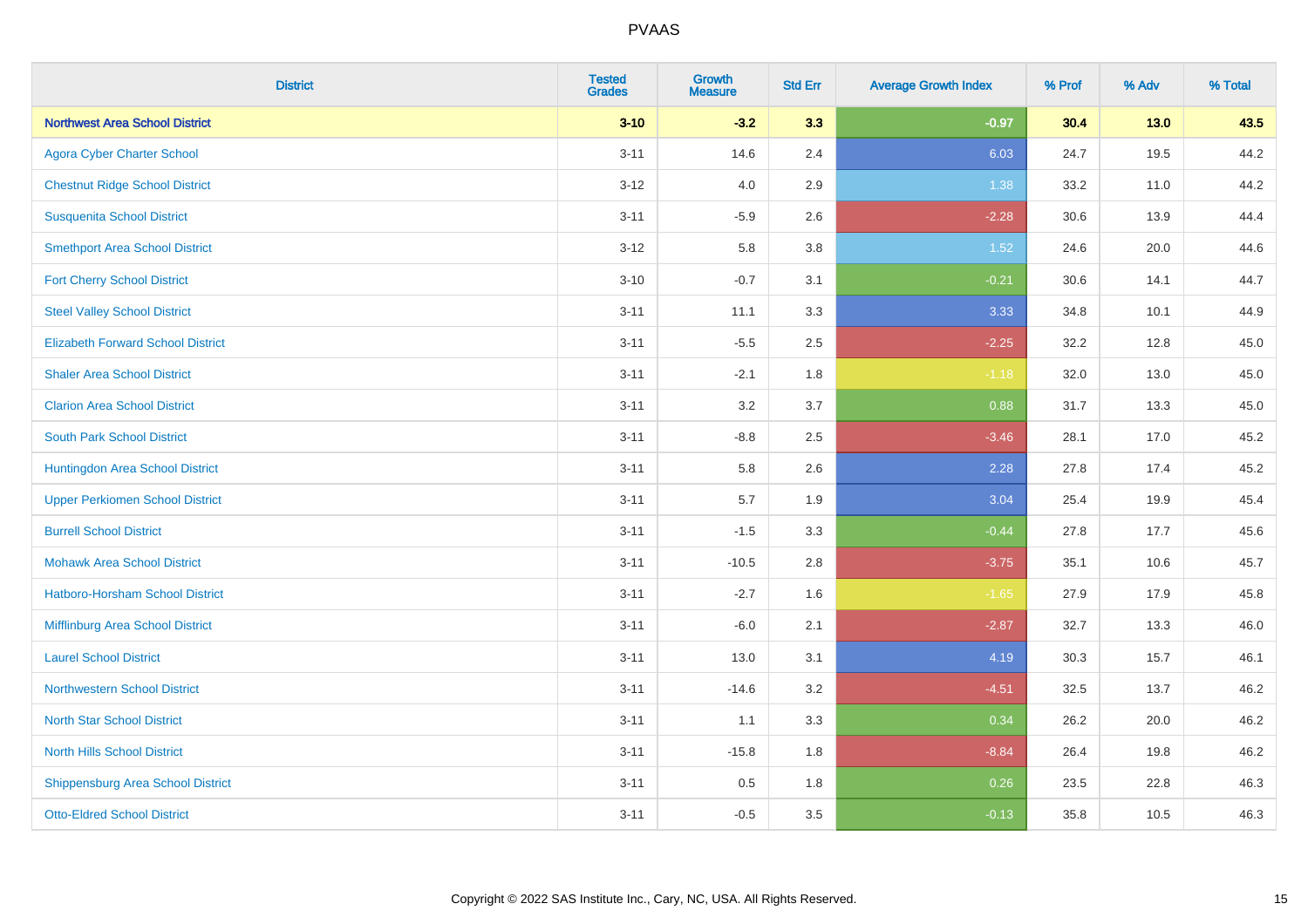| <b>District</b>                           | <b>Tested</b><br><b>Grades</b> | <b>Growth</b><br><b>Measure</b> | <b>Std Err</b> | <b>Average Growth Index</b> | % Prof | % Adv  | % Total |
|-------------------------------------------|--------------------------------|---------------------------------|----------------|-----------------------------|--------|--------|---------|
| <b>Northwest Area School District</b>     | $3 - 10$                       | $-3.2$                          | 3.3            | $-0.97$                     | 30.4   | $13.0$ | 43.5    |
| <b>Jamestown Area School District</b>     | $3 - 11$                       | $-9.5$                          | 4.1            | $-2.33$                     | 41.5   | 4.9    | 46.3    |
| <b>Eastern York School District</b>       | $3 - 11$                       | $-6.2$                          | 2.3            | $-2.70$                     | 27.8   | 18.5   | 46.4    |
| <b>MaST Community Charter School</b>      | $3 - 10$                       | $-0.9$                          | 2.5            | $-0.34$                     | 25.0   | 21.6   | 46.6    |
| <b>Baldwin-Whitehall School District</b>  | $3 - 11$                       | $-5.5$                          | 1.9            | $-2.93$                     | 32.0   | 14.7   | 46.7    |
| <b>Hopewell Area School District</b>      | $3 - 11$                       | 0.8                             | 2.6            | 0.31                        | 34.5   | 12.4   | 46.9    |
| Renaissance Academy Charter School        | $3 - 11$                       | $-5.6$                          | 3.1            | $-1.79$                     | 28.4   | 18.5   | 46.9    |
| <b>Western Wayne School District</b>      | $3 - 11$                       | 3.6                             | 2.6            | 1.39                        | 30.8   | 16.2   | 47.0    |
| <b>West Shore School District</b>         | $3-12$                         | 2.2                             | 1.3            | 1.68                        | 31.8   | 15.2   | 47.1    |
| <b>Penn Manor School District</b>         | $3 - 11$                       | 7.1                             | 1.5            | 4.82                        | 26.7   | 20.5   | 47.2    |
| Karns City Area School District           | $3 - 11$                       | $-7.2$                          | 2.6            | $-2.71$                     | 26.4   | 20.8   | 47.2    |
| <b>Athens Area School District</b>        | $3 - 11$                       | 2.6                             | 2.3            | 1.11                        | 34.9   | 12.3   | 47.3    |
| <b>Bald Eagle Area School District</b>    | $3 - 11$                       | 7.6                             | 2.5            | 3.00                        | 31.6   | 15.6   | 47.3    |
| <b>Hempfield Area School District</b>     | $3 - 12$                       | $-10.2$                         | 1.6            | $-6.37$                     | 28.1   | 19.2   | 47.3    |
| <b>Carlisle Area School District</b>      | $3 - 11$                       | $-5.2$                          | 1.7            | $-2.99$                     | 28.0   | 19.3   | 47.3    |
| <b>Everett Area School District</b>       | $3 - 11$                       | $-1.1$                          | 3.1            | $-0.34$                     | 34.2   | 13.2   | 47.4    |
| Johnsonburg Area School District          | $3 - 11$                       | 5.0                             | 3.9            | 1.27                        | 35.5   | 11.8   | 47.4    |
| <b>Wallenpaupack Area School District</b> | $3 - 11$                       | 8.8                             | 2.1            | 4.28                        | 28.5   | 18.9   | 47.4    |
| <b>West Perry School District</b>         | $3 - 11$                       | 11.0                            | 2.3            | 4.76                        | 26.9   | 20.5   | 47.4    |
| Northern York County School District      | $3 - 11$                       | 8.4                             | 1.8            | 4.63                        | 24.3   | 23.1   | 47.4    |
| <b>South Middleton School District</b>    | $3 - 11$                       | 4.4                             | 2.2            | 1.95                        | 31.1   | 16.4   | 47.5    |
| <b>Punxsutawney Area School District</b>  | $3 - 11$                       | 15.8                            | 2.7            | 5.83                        | 18.6   | 29.0   | 47.6    |
| Portage Area School District              | $3 - 10$                       | $-0.5$                          | 3.3            | $-0.14$                     | 27.0   | 20.6   | 47.6    |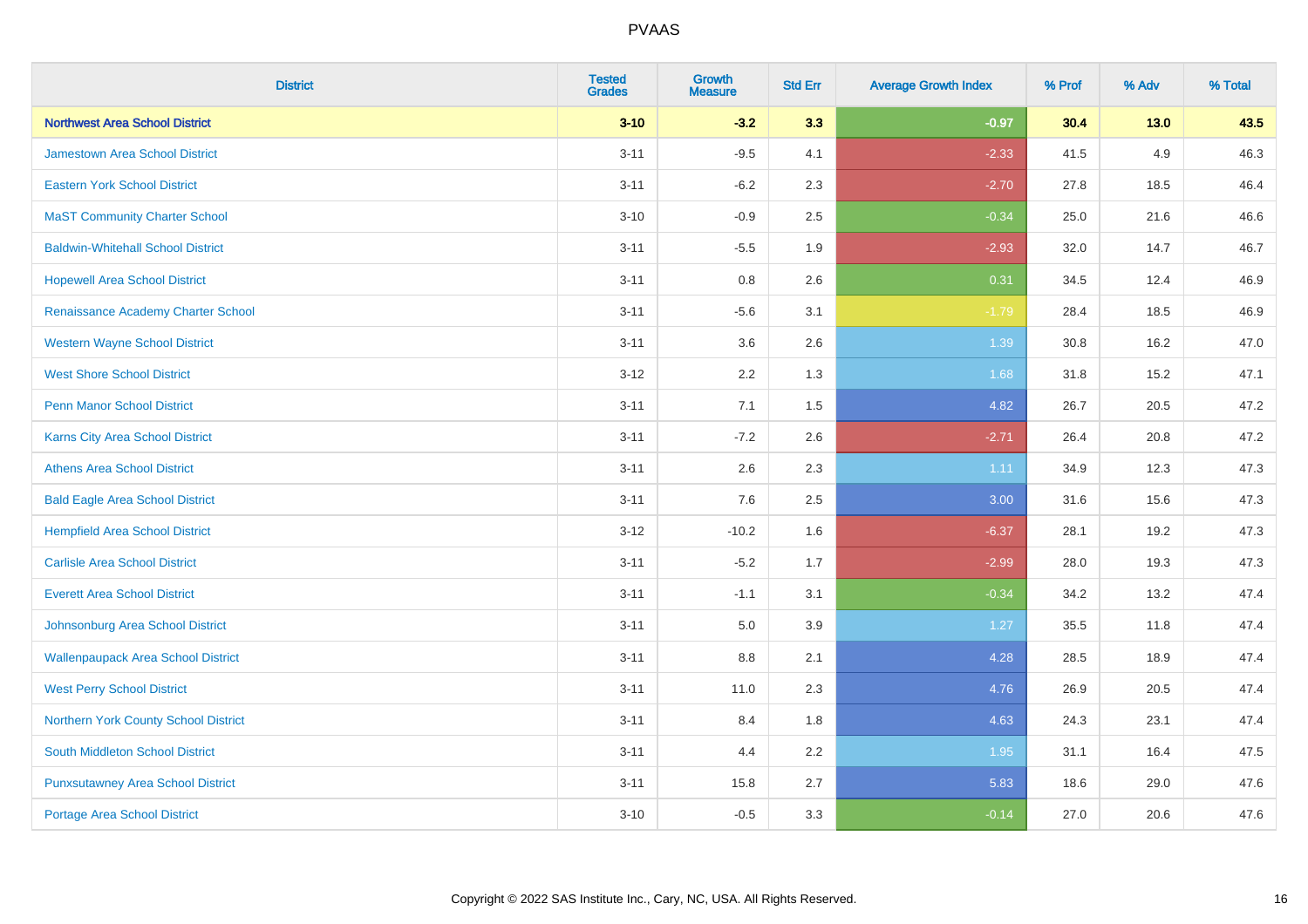| <b>District</b>                                    | <b>Tested</b><br><b>Grades</b> | <b>Growth</b><br><b>Measure</b> | <b>Std Err</b> | <b>Average Growth Index</b> | % Prof | % Adv  | % Total |
|----------------------------------------------------|--------------------------------|---------------------------------|----------------|-----------------------------|--------|--------|---------|
| <b>Northwest Area School District</b>              | $3 - 10$                       | $-3.2$                          | 3.3            | $-0.97$                     | 30.4   | $13.0$ | 43.5    |
| Northampton Area School District                   | $3 - 11$                       | 3.2                             | 1.5            | 2.05                        | 29.8   | 17.9   | 47.7    |
| <b>Hollidaysburg Area School District</b>          | $3 - 11$                       | $-2.7$                          | 1.6            | $-1.64$                     | 32.6   | 15.2   | 47.8    |
| <b>Tunkhannock Area School District</b>            | $3 - 11$                       | 1.4                             | 2.0            | 0.71                        | 29.8   | 18.1   | 47.9    |
| <b>Bradford Area School District</b>               | $3 - 12$                       | $-1.8$                          | 2.3            | $-0.79$                     | 31.2   | 16.7   | 47.9    |
| <b>Penncrest School District</b>                   | $3 - 11$                       | 6.0                             | 1.9            | 3.24                        | 31.1   | 16.9   | 48.0    |
| <b>Westmont Hilltop School District</b>            | $3 - 11$                       | $-1.0$                          | 2.8            | $-0.36$                     | 33.3   | 14.7   | 48.0    |
| <b>Reach Cyber Charter School</b>                  | $3 - 11$                       | 1.4                             | 3.6            | 0.40                        | 32.9   | 15.2   | 48.1    |
| <b>Palisades School District</b>                   | $3 - 11$                       | 7.7                             | 2.9            | 2.66                        | 27.8   | 20.3   | 48.1    |
| <b>Lincoln Park Performing Arts Charter School</b> | $7 - 11$                       | $-14.9$                         | 2.7            | $-5.45$                     | 39.3   | 8.9    | 48.2    |
| <b>Clarion-Limestone Area School District</b>      | $3 - 12$                       | $-10.0$                         | 3.6            | $-2.76$                     | 28.3   | 20.0   | 48.3    |
| <b>Lake-Lehman School District</b>                 | $3 - 11$                       | 14.9                            | 2.8            | 5.34                        | 25.8   | 22.5   | 48.3    |
| <b>Gettysburg Area School District</b>             | $3 - 11$                       | $-6.0$                          | 2.0            | $-3.02$                     | 28.8   | 19.6   | 48.5    |
| <b>Annville-Cleona School District</b>             | $3 - 12$                       | 1.1                             | 2.4            | 0.45                        | 34.8   | 13.6   | 48.5    |
| <b>Palmerton Area School District</b>              | $3 - 11$                       | $-0.9$                          | 2.7            | $-0.34$                     | 34.3   | 14.3   | 48.6    |
| <b>Cornwall-Lebanon School District</b>            | $3 - 11$                       | 8.2                             | 1.6            | 5.24                        | 28.0   | 20.5   | 48.6    |
| <b>Girard School District</b>                      | $3 - 11$                       | $-12.3$                         | 2.6            | $-4.76$                     | 29.7   | 18.9   | 48.6    |
| <b>Stroudsburg Area School District</b>            | $3 - 11$                       | 7.5                             | 1.6            | 4.70                        | 30.4   | 18.3   | 48.7    |
| <b>Ephrata Area School District</b>                | $3 - 11$                       | $6.8\,$                         | 1.7            | 4.08                        | 31.6   | 17.1   | 48.8    |
| <b>Fort Leboeuf School District</b>                | $3 - 11$                       | 3.5                             | 2.2            | 1.58                        | 32.0   | 16.8   | 48.8    |
| <b>Southmoreland School District</b>               | $3 - 11$                       | $-12.5$                         | 3.1            | $-4.04$                     | 33.3   | 15.5   | 48.8    |
| <b>Western Beaver County School District</b>       | $3 - 11$                       | $-9.3$                          | 4.2            | $-2.20$                     | 45.1   | 3.9    | 49.0    |
| <b>Newport School District</b>                     | $3 - 12$                       | 3.8                             | 3.3            | 1.17                        | 38.8   | 10.4   | 49.2    |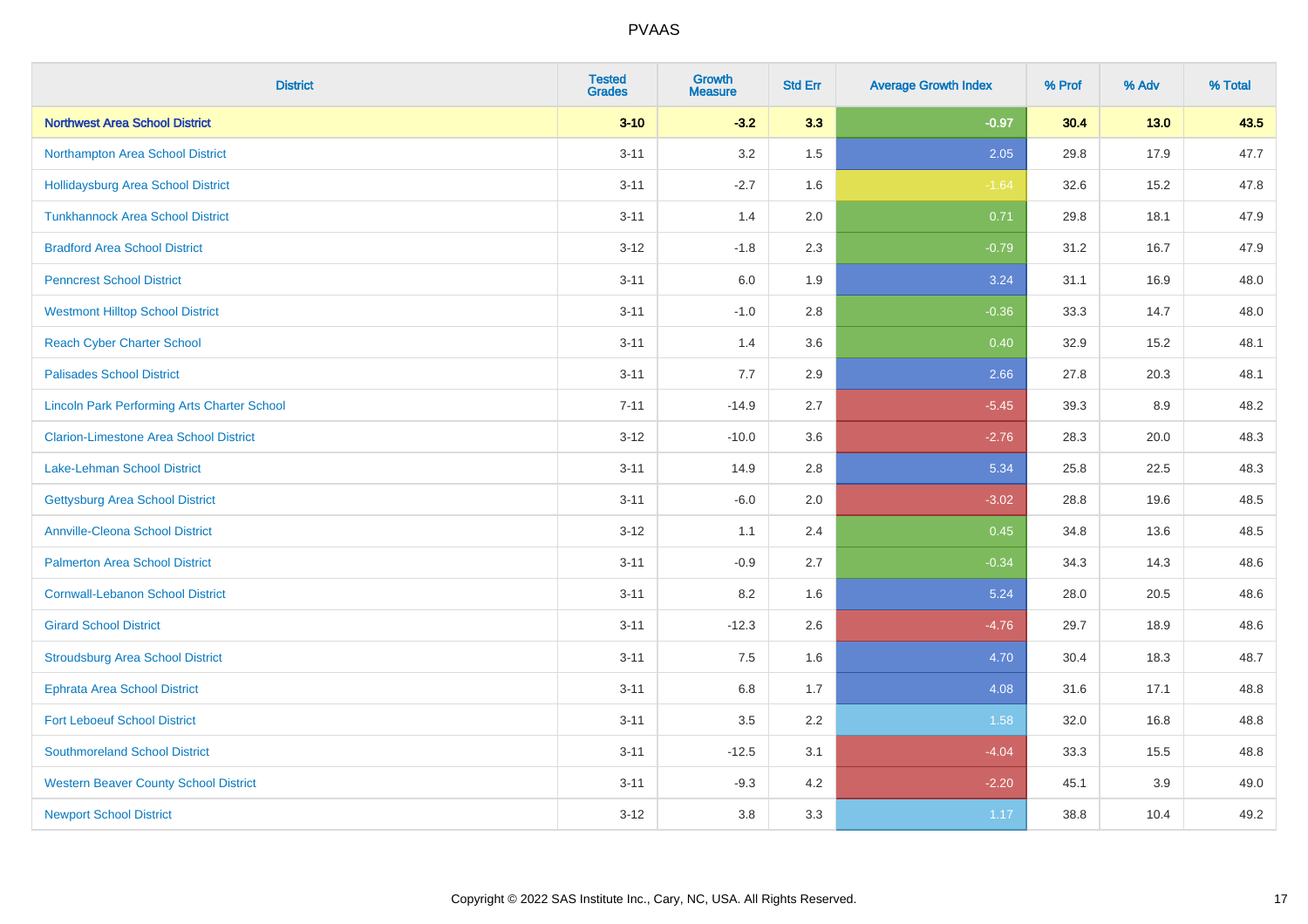| <b>District</b>                          | <b>Tested</b><br><b>Grades</b> | <b>Growth</b><br><b>Measure</b> | <b>Std Err</b> | <b>Average Growth Index</b> | % Prof | % Adv  | % Total |
|------------------------------------------|--------------------------------|---------------------------------|----------------|-----------------------------|--------|--------|---------|
| <b>Northwest Area School District</b>    | $3 - 10$                       | $-3.2$                          | 3.3            | $-0.97$                     | 30.4   | $13.0$ | 43.5    |
| <b>Iroquois School District</b>          | $3 - 11$                       | 13.6                            | 2.8            | 4.83                        | 33.3   | 16.0   | 49.4    |
| <b>Middletown Area School District</b>   | $3 - 11$                       | $-3.4$                          | 2.4            | $-1.44$                     | 34.3   | 15.2   | 49.4    |
| <b>Waynesboro Area School District</b>   | $3 - 12$                       | 3.0                             | 1.8            | 1.67                        | 26.0   | 23.5   | 49.5    |
| <b>General Mclane School District</b>    | $3 - 11$                       | $-10.7$                         | 2.4            | $-4.40$                     | 34.0   | 15.6   | 49.6    |
| <b>Valley View School District</b>       | $3 - 11$                       | 9.3                             | 2.2            | 4.18                        | 26.6   | 23.1   | 49.7    |
| <b>Avonworth School District</b>         | $3 - 10$                       | $-6.2$                          | 2.3            | $-2.68$                     | 35.9   | 14.1   | 50.0    |
| <b>Schuylkill Valley School District</b> | $3 - 11$                       | $-1.0$                          | 2.2            | $-0.47$                     | 29.8   | 20.2   | 50.0    |
| <b>Fairfield Area School District</b>    | $3 - 11$                       | $-0.5$                          | 3.6            | $-0.13$                     | 43.9   | 6.1    | 50.0    |
| <b>Wilson Area School District</b>       | $3 - 11$                       | $-0.3$                          | 2.4            | $-0.12$                     | 35.4   | 14.6   | 50.0    |
| South Williamsport Area School District  | $3 - 10$                       | 0.9                             | 3.1            | 0.31                        | 38.4   | 11.6   | 50.0    |
| <b>Upper Adams School District</b>       | $3 - 11$                       | 0.9                             | 2.5            | 0.37                        | 33.0   | 17.0   | 50.0    |
| <b>Bellefonte Area School District</b>   | $3 - 11$                       | 6.7                             | 2.0            | 3.34                        | 28.8   | 21.5   | 50.2    |
| <b>Mifflin County School District</b>    | $3 - 11$                       | 12.3                            | 1.6            | 7.69                        | 35.1   | 15.1   | 50.3    |
| 21st Century Cyber Charter School        | $6 - 12$                       | 6.6                             | 2.1            | 3.16                        | 29.0   | 21.8   | 50.8    |
| <b>Warrior Run School District</b>       | $3 - 11$                       | 10.5                            | 2.7            | 3.86                        | 34.1   | 16.8   | 50.9    |
| <b>Halifax Area School District</b>      | $3 - 11$                       | 5.8                             | 3.5            | 1.64                        | 32.1   | 18.9   | 50.9    |
| Daniel Boone Area School District        | $3 - 12$                       | 0.9                             | 1.9            | 0.46                        | 28.9   | 22.0   | 51.0    |
| Pennsylvania Virtual Charter School      | $3 - 11$                       | 4.4                             | 3.4            | 1.31                        | 29.8   | 21.2   | 51.0    |
| <b>Riverview School District</b>         | $3 - 11$                       | $-13.0$                         | 4.0            | $-3.29$                     | 43.1   | 7.8    | 51.0    |
| Kane Area School District                | $3 - 10$                       | 8.8                             | 2.9            | 3.07                        | 31.4   | 19.8   | 51.2    |
| Mechanicsburg Area School District       | $3 - 11$                       | $-5.7$                          | 1.6            | $-3.48$                     | 35.1   | 16.0   | 51.2    |
| <b>Windber Area School District</b>      | $3 - 11$                       | $-11.9$                         | 3.0            | $-3.94$                     | 41.0   | 10.3   | 51.3    |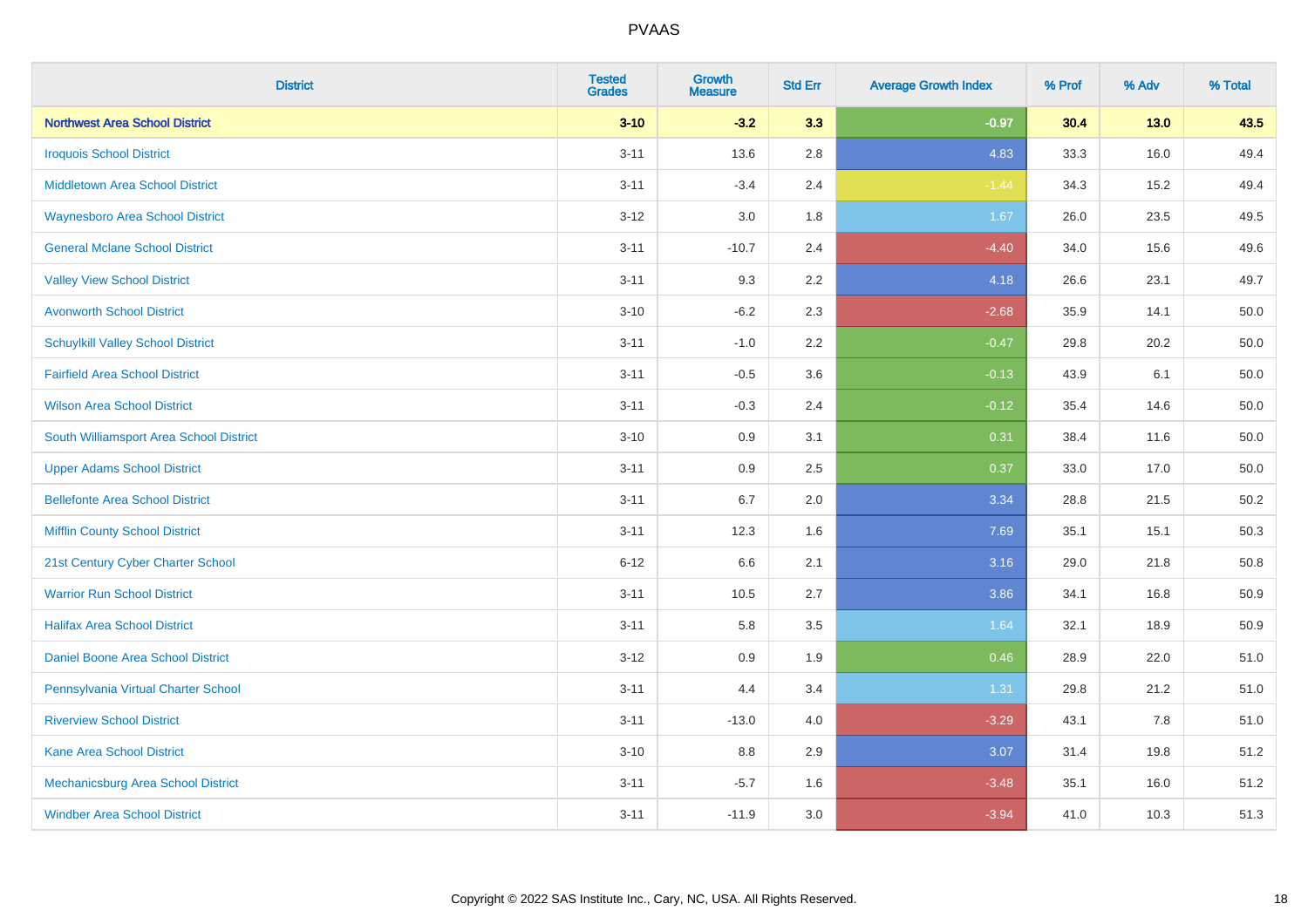| <b>District</b>                                 | <b>Tested</b><br><b>Grades</b> | <b>Growth</b><br><b>Measure</b> | <b>Std Err</b> | <b>Average Growth Index</b> | % Prof | % Adv  | % Total |
|-------------------------------------------------|--------------------------------|---------------------------------|----------------|-----------------------------|--------|--------|---------|
| <b>Northwest Area School District</b>           | $3 - 10$                       | $-3.2$                          | 3.3            | $-0.97$                     | 30.4   | $13.0$ | 43.5    |
| <b>Sullivan County School District</b>          | $3 - 10$                       | 2.5                             | 4.3            | 0.58                        | 43.6   | $7.7$  | 51.3    |
| <b>Sayre Area School District</b>               | $3 - 11$                       | 5.8                             | 3.2            | 1.81                        | 30.3   | 21.0   | 51.3    |
| <b>Upper Moreland Township School District</b>  | $3 - 11$                       | 1.1                             | 2.0            | 0.56                        | 24.8   | 26.6   | 51.3    |
| <b>Wyalusing Area School District</b>           | $3 - 12$                       | 5.7                             | 3.2            | 1.78                        | 38.6   | 12.9   | 51.4    |
| <b>Bedford Area School District</b>             | $3 - 11$                       | 6.4                             | 2.4            | 2.68                        | 31.0   | 20.6   | 51.6    |
| <b>Dover Area School District</b>               | $3 - 12$                       | 7.1                             | 1.9            | 3.78                        | 33.0   | 18.7   | 51.7    |
| <b>Tamaqua Area School District</b>             | $3 - 12$                       | 6.5                             | 2.4            | 2.72                        | 34.3   | 17.5   | 51.8    |
| <b>Glendale School District</b>                 | $3 - 10$                       | 7.9                             | 3.5            | 2.25                        | 42.6   | 9.3    | 51.8    |
| South Side Area School District                 | $3 - 11$                       | $-0.6$                          | 3.1            | $-0.19$                     | 24.0   | 28.0   | 52.0    |
| Pen Argyl Area School District                  | $3 - 12$                       | 12.8                            | 2.5            | 5.10                        | 28.5   | 23.8   | 52.3    |
| <b>Allegheny-Clarion Valley School District</b> | $3 - 10$                       | 12.3                            | 4.1            | 3.03                        | 33.3   | 19.0   | 52.4    |
| Pocono Mountain School District                 | $3 - 12$                       | $-4.3$                          | 1.8            | $-2.43$                     | 35.5   | 17.1   | 52.6    |
| <b>Albert Gallatin Area School District</b>     | $3 - 11$                       | $-1.7$                          | 2.3            | $-0.72$                     | 31.9   | 20.7   | 52.7    |
| <b>Slippery Rock Area School District</b>       | $3 - 11$                       | $-3.8$                          | 2.5            | $-1.56$                     | 30.8   | 21.9   | 52.7    |
| <b>Jersey Shore Area School District</b>        | $3 - 11$                       | 0.7                             | 2.5            | 0.27                        | 39.3   | 13.6   | 52.9    |
| Penns Valley Area School District               | $3 - 12$                       | 14.1                            | 2.6            | 5.33                        | 29.6   | 23.3   | 52.9    |
| <b>Spring Grove Area School District</b>        | $3 - 11$                       | 3.9                             | 2.0            | 1.90                        | 30.0   | 23.0   | 53.0    |
| <b>Greencastle-Antrim School District</b>       | $3 - 11$                       | $-0.3$                          | 2.0            | $-0.14$                     | 30.9   | 22.2   | 53.1    |
| <b>Kutztown Area School District</b>            | $3 - 12$                       | 9.3                             | 2.8            | 3.34                        | 38.5   | 14.6   | 53.2    |
| <b>Boyertown Area School District</b>           | $3 - 11$                       | $-2.9$                          | 1.4            | $-2.06$                     | 30.8   | 22.6   | 53.4    |
| <b>South Eastern School District</b>            | $3 - 11$                       | $-1.0$                          | 1.8            | $-0.55$                     | 36.4   | 17.1   | 53.5    |
| <b>Greater Latrobe School District</b>          | $3 - 11$                       | $-14.1$                         | 2.0            | $-7.14$                     | 41.0   | 12.6   | 53.6    |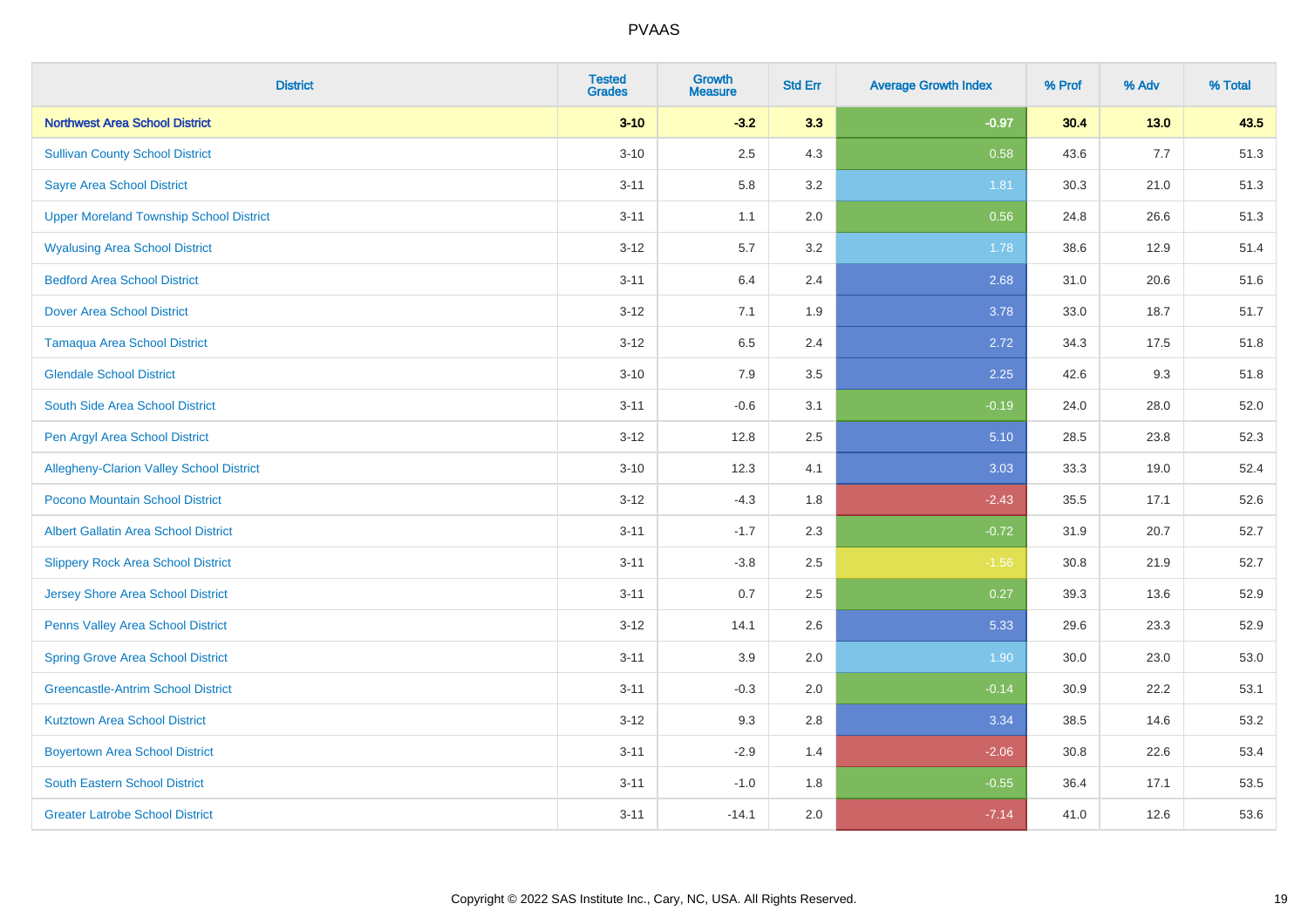| <b>District</b>                             | <b>Tested</b><br><b>Grades</b> | <b>Growth</b><br><b>Measure</b> | <b>Std Err</b> | <b>Average Growth Index</b> | % Prof | % Adv  | % Total |
|---------------------------------------------|--------------------------------|---------------------------------|----------------|-----------------------------|--------|--------|---------|
| <b>Northwest Area School District</b>       | $3 - 10$                       | $-3.2$                          | 3.3            | $-0.97$                     | 30.4   | $13.0$ | 43.5    |
| <b>Midd-West School District</b>            | $3 - 11$                       | 3.6                             | 2.6            | 1.42                        | 28.6   | 25.0   | 53.6    |
| <b>Beaver Area School District</b>          | $3 - 10$                       | $-3.0$                          | 2.5            | $-1.16$                     | 25.8   | 27.8   | 53.6    |
| Saint Marys Area School District            | $3 - 11$                       | 6.0                             | 2.2            | 2.69                        | 35.4   | 18.3   | 53.7    |
| <b>Wyomissing Area School District</b>      | $3 - 12$                       | $-2.4$                          | 2.6            | $-0.92$                     | 25.6   | 28.1   | 53.7    |
| Northeastern York School District           | $3 - 11$                       | 3.8                             | 1.8            | 2.11                        | 32.7   | 21.0   | 53.7    |
| East Pennsboro Area School District         | $3 - 11$                       | 4.8                             | 2.1            | 2.26                        | 36.8   | 16.9   | 53.7    |
| <b>Nazareth Area School District</b>        | $3 - 11$                       | $-2.5$                          | 1.7            | $-1.53$                     | 29.2   | 24.6   | 53.8    |
| <b>Quakertown Community School District</b> | $3 - 12$                       | $-4.3$                          | 1.5            | $-2.79$                     | 33.8   | 20.1   | 53.8    |
| <b>Lakeview School District</b>             | $3 - 11$                       | $-1.9$                          | 3.5            | $-0.53$                     | 41.5   | 12.3   | 53.8    |
| <b>Red Lion Area School District</b>        | $3 - 11$                       | 4.5                             | 1.9            | 2.31                        | 32.3   | 21.5   | 53.8    |
| <b>Chichester School District</b>           | $3 - 11$                       | $-1.8$                          | 4.2            | $-0.44$                     | 40.0   | 14.0   | 54.0    |
| <b>Whitehall-Coplay School District</b>     | $3 - 11$                       | 11.8                            | 1.7            | 7.06                        | 32.3   | 21.7   | 54.0    |
| <b>Gateway School District</b>              | $3 - 11$                       | 3.1                             | 2.0            | 1.55                        | 35.7   | 18.5   | 54.2    |
| <b>Dubois Area School District</b>          | $3 - 11$                       | $-2.8$                          | 2.0            | $-1.37$                     | 35.5   | 19.0   | 54.6    |
| <b>Dallas School District</b>               | $3 - 11$                       | 8.1                             | 2.1            | 3.87                        | 32.4   | 22.4   | 54.8    |
| <b>Crestwood School District</b>            | $3 - 11$                       | $-3.4$                          | 2.2            | $-1.52$                     | 33.1   | 21.7   | 54.9    |
| <b>Brockway Area School District</b>        | $3 - 11$                       | $-0.4$                          | 3.5            | $-0.11$                     | 41.2   | 13.8   | 55.0    |
| <b>United School District</b>               | $3 - 11$                       | 6.3                             | 3.3            | 1.89                        | 38.8   | 16.3   | 55.0    |
| <b>Neshaminy School District</b>            | $3 - 11$                       | 8.6                             | 1.3            | 6.56                        | 31.3   | 23.9   | 55.2    |
| Shenango Area School District               | $3 - 11$                       | 1.7                             | 3.2            | 0.52                        | 41.4   | 13.8   | 55.3    |
| <b>Blackhawk School District</b>            | $3 - 11$                       | 2.0                             | 2.3            | 0.87                        | 34.6   | 20.7   | 55.3    |
| <b>Bermudian Springs School District</b>    | $3 - 11$                       | 2.5                             | 2.4            | 1.05                        | 31.8   | 23.5   | 55.3    |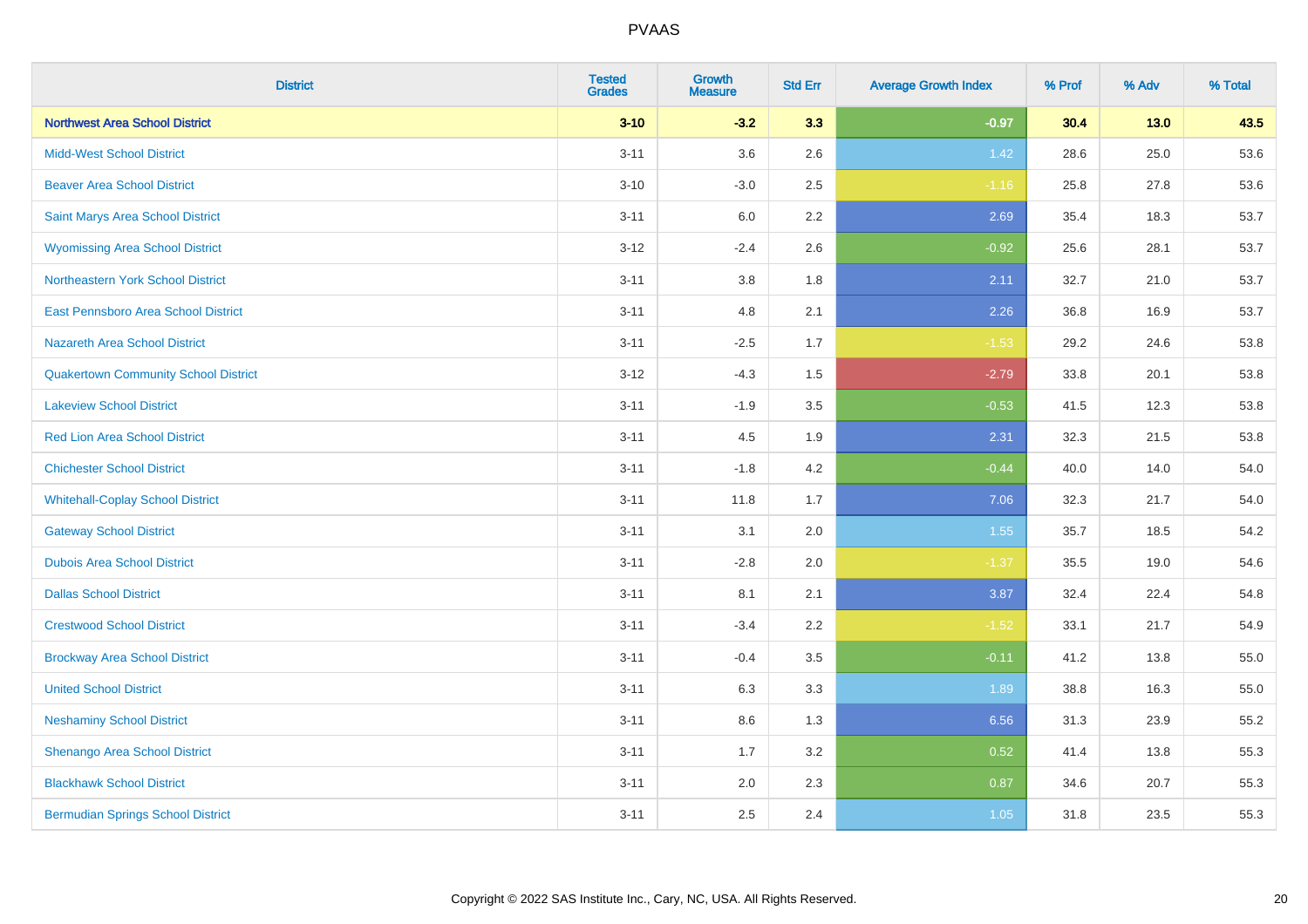| <b>District</b>                                | <b>Tested</b><br><b>Grades</b> | <b>Growth</b><br><b>Measure</b> | <b>Std Err</b> | <b>Average Growth Index</b> | % Prof | % Adv  | % Total |
|------------------------------------------------|--------------------------------|---------------------------------|----------------|-----------------------------|--------|--------|---------|
| <b>Northwest Area School District</b>          | $3 - 10$                       | $-3.2$                          | 3.3            | $-0.97$                     | 30.4   | $13.0$ | 43.5    |
| <b>Montour School District</b>                 | $3 - 11$                       | $-6.1$                          | 2.1            | $-2.95$                     | 31.8   | 23.6   | 55.3    |
| <b>Lehighton Area School District</b>          | $3 - 11$                       | 11.4                            | 2.4            | 4.84                        | 30.5   | 24.9   | 55.3    |
| <b>Central York School District</b>            | $3 - 12$                       | 12.9                            | 1.5            | 8.64                        | 31.4   | 24.1   | 55.5    |
| <b>Galeton Area School District</b>            | $3 - 11$                       | 5.4                             | 5.4            | 1.01                        | 33.3   | 22.2   | 55.6    |
| <b>Homer-Center School District</b>            | $3 - 11$                       | 8.8                             | 3.5            | 2.53                        | 38.0   | 17.7   | 55.8    |
| <b>South Western School District</b>           | $3 - 12$                       | 2.5                             | 1.7            | 1.48                        | 36.2   | 19.7   | 55.9    |
| <b>Wilson School District</b>                  | $3 - 12$                       | $0.5\,$                         | 1.5            | 0.32                        | 30.4   | 25.5   | 55.9    |
| <b>Wilmington Area School District</b>         | $3 - 11$                       | 11.1                            | 3.3            | 3.37                        | 29.8   | 26.2   | 56.0    |
| <b>York Suburban School District</b>           | $3 - 11$                       | 7.4                             | 2.1            | 3.55                        | 24.9   | 31.2   | 56.1    |
| <b>Brandywine Heights Area School District</b> | $3 - 11$                       | 5.8                             | 2.6            | 2.27                        | 27.7   | 28.6   | 56.2    |
| <b>Central Valley School District</b>          | $3 - 10$                       | 4.7                             | 2.6            | 1.83                        | 37.8   | 18.5   | 56.3    |
| <b>Muncy School District</b>                   | $3 - 11$                       | 6.9                             | 3.3            | 2.12                        | 37.6   | 18.8   | 56.4    |
| <b>North East School District</b>              | $3 - 11$                       | $-5.3$                          | 2.7            | $-1.97$                     | 31.7   | 24.8   | 56.4    |
| <b>Wissahickon School District</b>             | $3 - 10$                       | $-5.3$                          | 1.7            | $-3.14$                     | 27.5   | 29.0   | 56.6    |
| <b>Blue Mountain School District</b>           | $3 - 10$                       | 12.2                            | 2.1            | 5.81                        | 30.7   | 26.1   | 56.8    |
| <b>Springfield School District</b>             | $3 - 11$                       | 1.2                             | 1.7            | 0.69                        | 31.8   | 25.2   | 56.9    |
| <b>South Butler County School District</b>     | $3 - 10$                       | 6.3                             | 2.2            | 2.80                        | 37.8   | 19.2   | 57.0    |
| <b>Montoursville Area School District</b>      | $3 - 12$                       | $-8.4$                          | 2.6            | $-3.17$                     | 38.8   | 18.2   | 57.0    |
| <b>Belle Vernon Area School District</b>       | $3 - 11$                       | 11.1                            | 2.3            | 4.88                        | 31.6   | 25.4   | 57.1    |
| <b>Bloomsburg Area School District</b>         | $3 - 10$                       | 4.3                             | 3.4            | 1.26                        | 36.5   | 20.6   | 57.1    |
| <b>Spring Cove School District</b>             | $3 - 11$                       | 9.1                             | 2.4            | 3.77                        | 31.8   | 25.4   | 57.1    |
| <b>Donegal School District</b>                 | $3 - 12$                       | 5.9                             | 2.2            | 2.72                        | 34.1   | 23.1   | 57.2    |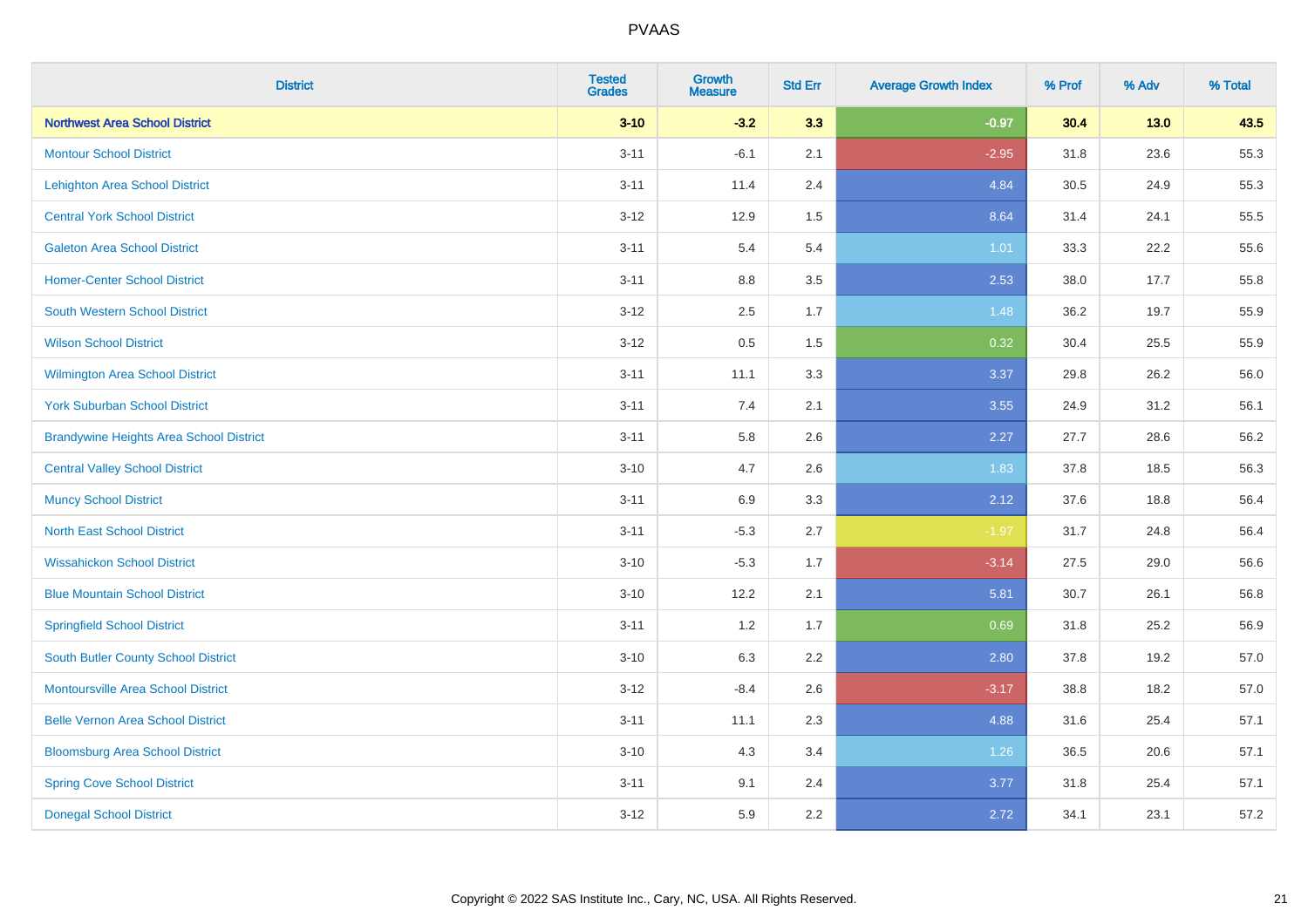| <b>District</b>                                 | <b>Tested</b><br><b>Grades</b> | <b>Growth</b><br><b>Measure</b> | <b>Std Err</b> | <b>Average Growth Index</b> | % Prof | % Adv | % Total |
|-------------------------------------------------|--------------------------------|---------------------------------|----------------|-----------------------------|--------|-------|---------|
| <b>Northwest Area School District</b>           | $3 - 10$                       | $-3.2$                          | 3.3            | $-0.97$                     | 30.4   | 13.0  | 43.5    |
| <b>Armstrong School District</b>                | $3 - 11$                       | 9.8                             | 1.6            | 6.22                        | 32.8   | 24.6  | 57.4    |
| <b>Lower Dauphin School District</b>            | $3 - 11$                       | 5.3                             | 1.8            | 3.03                        | 30.6   | 26.8  | 57.5    |
| Capital Area School for the Arts Charter School | $9 - 11$                       | 14.2                            | 4.5            | 3.13                        | 27.5   | 30.0  | 57.5    |
| <b>Fleetwood Area School District</b>           | $3 - 10$                       | 10.4                            | 2.0            | 5.19                        | 31.7   | 25.8  | 57.5    |
| <b>Ridgway Area School District</b>             | $3 - 11$                       | $-6.1$                          | 4.0            | $-1.53$                     | 42.2   | 15.6  | 57.8    |
| <b>California Area School District</b>          | $3 - 10$                       | $-13.7$                         | 4.5            | $-3.06$                     | 41.7   | 16.7  | 58.3    |
| <b>Avon Grove Charter School</b>                | $3 - 11$                       | 9.8                             | 3.1            | 3.18                        | 32.4   | 26.0  | 58.4    |
| <b>Abington School District</b>                 | $3 - 10$                       | 0.9                             | 1.6            | 0.57                        | 29.7   | 28.7  | 58.4    |
| <b>Conestoga Valley School District</b>         | $3 - 11$                       | 2.4                             | 1.7            | 1.43                        | 35.0   | 23.5  | 58.5    |
| <b>Twin Valley School District</b>              | $3 - 12$                       | $-3.2$                          | 1.9            | $-1.68$                     | 38.8   | 19.8  | 58.6    |
| <b>Conemaugh Township Area School District</b>  | $3 - 12$                       | 4.8                             | 3.5            | 1.39                        | 30.9   | 27.8  | 58.8    |
| <b>Riverside Beaver County School District</b>  | $3 - 11$                       | $-5.5$                          | 2.7            | $-2.03$                     | 35.8   | 23.2  | 59.0    |
| <b>East Penn School District</b>                | $3 - 11$                       | 8.9                             | 1.2            | 7.61                        | 32.8   | 26.4  | 59.2    |
| <b>Canon-Mcmillan School District</b>           | $3 - 11$                       | $-5.0$                          | 1.5            | $-3.25$                     | 30.8   | 28.5  | 59.3    |
| Northwestern Lehigh School District             | $3 - 11$                       | $-2.4$                          | 2.1            | $-1.14$                     | 41.7   | 17.9  | 59.5    |
| <b>West Chester Area School District</b>        | $3 - 11$                       | $-2.1$                          | 1.2            | $-1.83$                     | 36.4   | 23.2  | 59.6    |
| <b>Pennridge School District</b>                | $3 - 10$                       | 7.4                             | 1.5            | 5.10                        | 32.0   | 27.6  | 59.6    |
| <b>Phoenixville Area School District</b>        | $3 - 11$                       | 7.3                             | 1.8            | 3.96                        | 32.3   | 27.6  | 59.8    |
| <b>Moon Area School District</b>                | $3 - 11$                       | 1.5                             | 1.8            | 0.86                        | 34.5   | 25.5  | 60.0    |
| <b>Bellwood-Antis School District</b>           | $3 - 10$                       | 3.5                             | 2.8            | 1.24                        | 40.9   | 19.4  | 60.2    |
| <b>Indiana Area School District</b>             | $3 - 11$                       | 12.0                            | 2.0            | 5.98                        | 30.0   | 30.4  | 60.3    |
| <b>Perkiomen Valley School District</b>         | $3 - 11$                       | 2.7                             | 1.5            | 1.83                        | 35.0   | 25.3  | 60.3    |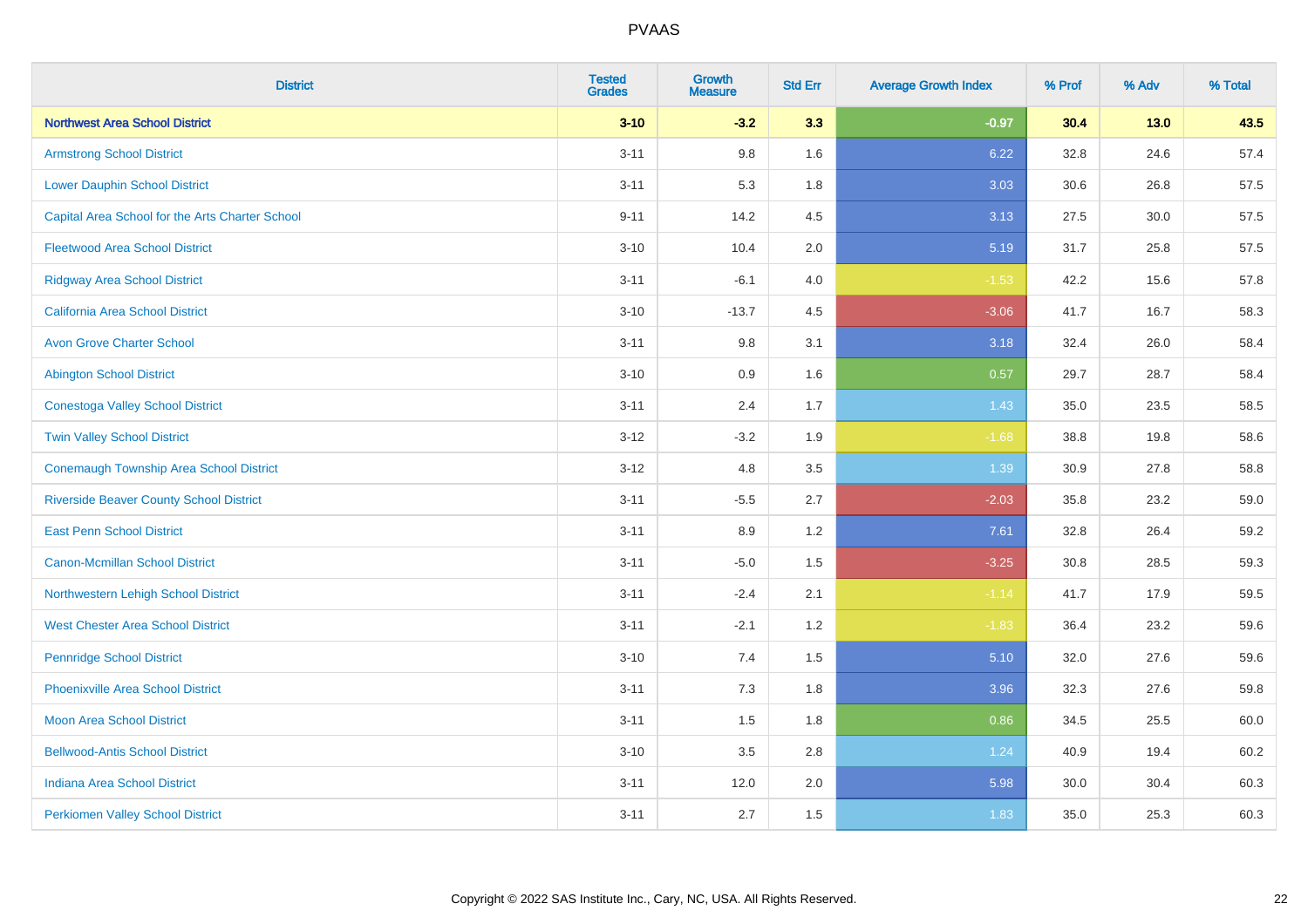| <b>District</b>                             | <b>Tested</b><br><b>Grades</b> | <b>Growth</b><br><b>Measure</b> | <b>Std Err</b> | <b>Average Growth Index</b> | % Prof | % Adv  | % Total |
|---------------------------------------------|--------------------------------|---------------------------------|----------------|-----------------------------|--------|--------|---------|
| <b>Northwest Area School District</b>       | $3 - 10$                       | $-3.2$                          | 3.3            | $-0.97$                     | 30.4   | $13.0$ | 43.5    |
| <b>Plum Borough School District</b>         | $3 - 11$                       | $-9.4$                          | 2.4            | $-3.98$                     | 32.9   | 27.4   | 60.4    |
| <b>Cocalico School District</b>             | $3 - 11$                       | 12.3                            | 1.9            | 6.48                        | 28.2   | 32.3   | 60.5    |
| <b>Conewago Valley School District</b>      | $3-12$                         | 7.6                             | 1.7            | 4.46                        | 41.3   | 19.4   | 60.6    |
| <b>Brookville Area School District</b>      | $3 - 11$                       | 6.8                             | 3.1            | 2.19                        | 46.1   | 14.6   | 60.7    |
| Pennsylvania Leadership Charter School      | $3 - 11$                       | 8.0                             | 1.9            | 4.22                        | 33.1   | 27.8   | 60.9    |
| <b>Richland School District</b>             | $3 - 11$                       | $-6.9$                          | 2.6            | $-2.63$                     | 40.1   | 20.9   | 61.0    |
| <b>Hermitage School District</b>            | $3-12$                         | 14.0                            | 2.5            | 5.59                        | 34.0   | 27.0   | 61.0    |
| <b>Owen J Roberts School District</b>       | $3 - 11$                       | $-3.5$                          | 1.5            | $-2.27$                     | 36.8   | 24.4   | 61.2    |
| <b>Garnet Valley School District</b>        | $3 - 10$                       | 0.2                             | 1.7            | 0.13                        | 34.9   | 26.4   | 61.3    |
| <b>Oley Valley School District</b>          | $3 - 11$                       | 1.4                             | 2.4            | 0.56                        | 37.4   | 23.9   | 61.4    |
| <b>Jenkintown School District</b>           | $3 - 11$                       | $-7.9$                          | 4.1            | $-1.92$                     | 34.1   | 27.3   | 61.4    |
| <b>Evergreen Community Charter School</b>   | $6 - 11$                       | $-1.1$                          | 4.7            | $-0.23$                     | 34.6   | 26.9   | 61.5    |
| <b>Manheim Township School District</b>     | $3 - 12$                       | 10.9                            | 1.5            | 7.51                        | 30.9   | 31.0   | 61.9    |
| <b>Parkland School District</b>             | $3 - 11$                       | $-3.7$                          | 1.2            | $-3.17$                     | 31.4   | 30.6   | 62.0    |
| West Jefferson Hills School District        | $3 - 11$                       | 1.9                             | 1.9            | 0.99                        | 34.8   | 27.3   | 62.1    |
| <b>Downingtown Area School District</b>     | $3 - 11$                       | 4.4                             | 1.1            | 4.06                        | 30.1   | 32.0   | 62.2    |
| <b>Coudersport Area School District</b>     | $3 - 11$                       | 14.8                            | 3.4            | 4.33                        | 34.7   | 28.0   | 62.7    |
| <b>Central Columbia School District</b>     | $3-12$                         | 0.3                             | 2.3            | 0.12                        | 25.4   | 37.6   | 63.0    |
| <b>Haverford Township School District</b>   | $3 - 11$                       | 1.4                             | 1.4            | 1.05                        | 36.7   | 26.3   | 63.0    |
| <b>Manheim Central School District</b>      | $3 - 11$                       | 12.8                            | 2.0            | 6.52                        | 27.8   | 35.4   | 63.2    |
| <b>Tuscarora School District</b>            | $3 - 11$                       | 13.4                            | 2.2            | 6.20                        | 37.1   | 26.3   | 63.4    |
| <b>North Clarion County School District</b> | $3 - 12$                       | 3.4                             | 4.1            | 0.83                        | 45.0   | 18.8   | 63.8    |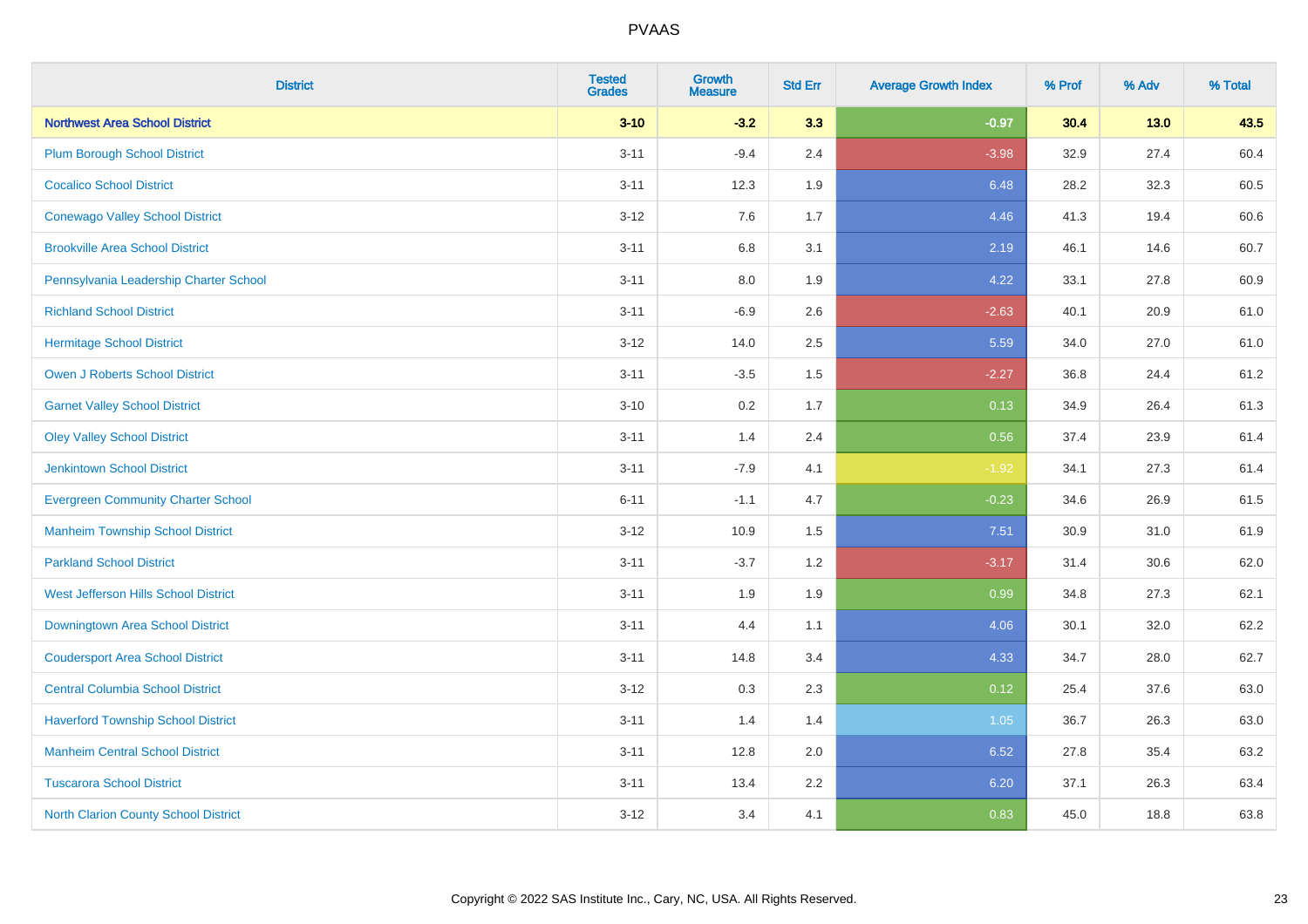| <b>District</b>                           | <b>Tested</b><br><b>Grades</b> | <b>Growth</b><br><b>Measure</b> | <b>Std Err</b> | <b>Average Growth Index</b> | % Prof | % Adv | % Total |
|-------------------------------------------|--------------------------------|---------------------------------|----------------|-----------------------------|--------|-------|---------|
| <b>Northwest Area School District</b>     | $3 - 10$                       | $-3.2$                          | 3.3            | $-0.97$                     | 30.4   | 13.0  | 43.5    |
| <b>Greenwood School District</b>          | $3 - 11$                       | 11.3                            | 3.6            | 3.14                        | 31.2   | 32.8  | 63.9    |
| <b>Elizabethtown Area School District</b> | $3 - 12$                       | 7.1                             | 1.7            | 4.19                        | 36.4   | 27.6  | 64.0    |
| <b>Warwick School District</b>            | $3 - 11$                       | 21.7                            | 1.8            | 11.76                       | 27.7   | 36.3  | 64.0    |
| <b>Sharpsville Area School District</b>   | $3 - 11$                       | 3.8                             | 3.7            | 1.04                        | 41.1   | 23.2  | 64.3    |
| <b>Benton Area School District</b>        | $3 - 10$                       | 8.1                             | 4.0            | 2.01                        | 35.7   | 28.6  | 64.3    |
| <b>Upper Dauphin Area School District</b> | $3 - 11$                       | 16.5                            | 5.1            | 3.26                        | 37.5   | 26.8  | 64.3    |
| <b>West Allegheny School District</b>     | $3 - 12$                       | $8.6\,$                         | 2.0            | 4.34                        | 37.3   | 27.2  | 64.5    |
| <b>Millcreek Township School District</b> | $3 - 11$                       | 9.1                             | 1.4            | 6.61                        | 34.5   | 30.1  | 64.6    |
| <b>Upper Dublin School District</b>       | $3 - 12$                       | 2.1                             | 1.8            | 1.19                        | 34.7   | 30.0  | 64.7    |
| <b>North Pocono School District</b>       | $3 - 11$                       | 13.1                            | 3.7            | 3.54                        | 31.4   | 33.3  | 64.7    |
| <b>Rose Tree Media School District</b>    | $3 - 10$                       | $-2.8$                          | 2.1            | $-1.33$                     | 35.2   | 29.6  | 64.8    |
| <b>Franklin Regional School District</b>  | $3 - 11$                       | 11.3                            | 1.8            | 6.13                        | 30.0   | 35.0  | 65.0    |
| <b>Norwin School District</b>             | $3 - 11$                       | $-1.1$                          | 1.6            | $-0.70$                     | 37.7   | 27.6  | 65.2    |
| <b>Pennsbury School District</b>          | $3 - 11$                       | 5.6                             | 1.3            | 4.38                        | 37.7   | 27.7  | 65.4    |
| <b>Abington Heights School District</b>   | $3 - 11$                       | 6.7                             | 1.7            | 4.00                        | 33.8   | 31.7  | 65.5    |
| <b>Saucon Valley School District</b>      | $3 - 11$                       | 18.9                            | 2.2            | 8.48                        | 26.0   | 39.6  | 65.6    |
| <b>Tyrone Area School District</b>        | $3 - 12$                       | 29.2                            | 2.3            | 12.86                       | 36.6   | 29.1  | 65.7    |
| <b>Seneca Valley School District</b>      | $3 - 11$                       | $0.8\,$                         | 1.4            | 0.54                        | 40.6   | 25.2  | 65.8    |
| <b>Quaker Valley School District</b>      | $3 - 11$                       | 12.2                            | 2.5            | 4.90                        | 39.5   | 26.4  | 65.9    |
| <b>West Branch Area School District</b>   | $3 - 11$                       | 17.0                            | 3.3            | 5.20                        | 47.1   | 19.1  | 66.2    |
| <b>North Penn School District</b>         | $3 - 11$                       | 17.6                            | 1.0            | 17.53                       | 30.8   | 35.7  | 66.4    |
| <b>Montrose Area School District</b>      | $3 - 10$                       | 12.3                            | 2.8            | 4.41                        | 37.8   | 28.9  | 66.7    |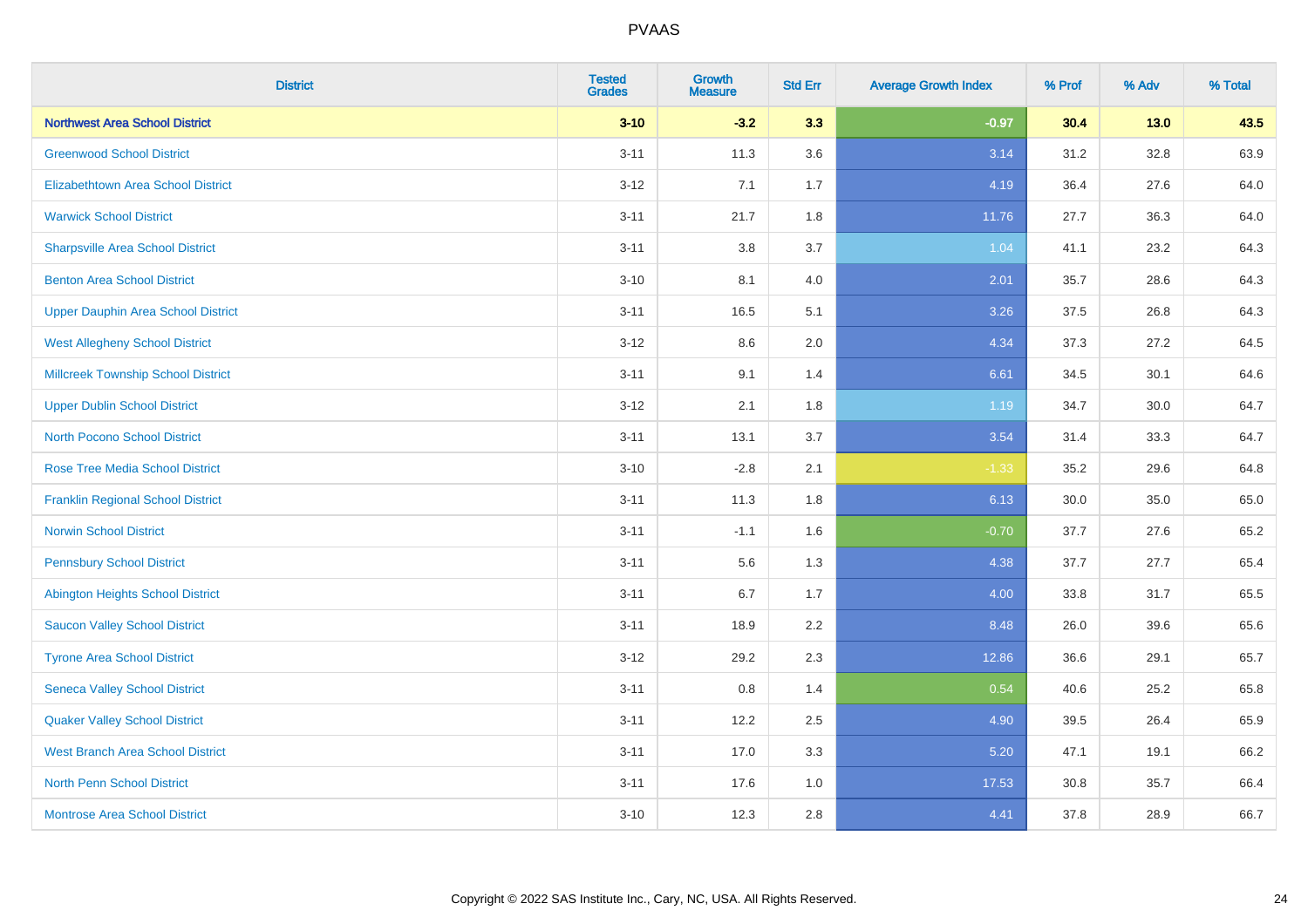| <b>District</b>                               | <b>Tested</b><br><b>Grades</b> | <b>Growth</b><br><b>Measure</b> | <b>Std Err</b> | <b>Average Growth Index</b> | % Prof | % Adv  | % Total |
|-----------------------------------------------|--------------------------------|---------------------------------|----------------|-----------------------------|--------|--------|---------|
| <b>Northwest Area School District</b>         | $3 - 10$                       | $-3.2$                          | 3.3            | $-0.97$                     | 30.4   | $13.0$ | 43.5    |
| <b>Pequea Valley School District</b>          | $3 - 11$                       | 18.0                            | 3.1            | 5.74                        | 29.2   | 37.5   | 66.7    |
| <b>Hempfield School District</b>              | $3 - 11$                       | 13.4                            | 1.3            | 10.53                       | 29.9   | 36.8   | 66.7    |
| Southern York County School District          | $3 - 11$                       | 15.5                            | 1.8            | 8.48                        | 37.6   | 29.2   | 66.8    |
| <b>Upper Merion Area School District</b>      | $3 - 11$                       | 14.0                            | 2.0            | 7.15                        | 34.4   | 32.6   | 67.0    |
| <b>Avon Grove School District</b>             | $3 - 10$                       | 7.6                             | 1.4            | 5.29                        | 33.7   | 33.2   | 67.0    |
| Southern Lehigh School District               | $3 - 11$                       | $-4.1$                          | 2.1            | $-1.94$                     | 39.3   | 28.0   | 67.2    |
| <b>Freeport Area School District</b>          | $3 - 10$                       | $-0.2$                          | 2.1            | $-0.10$                     | 37.4   | 29.8   | 67.2    |
| <b>Great Valley School District</b>           | $3 - 11$                       | 5.4                             | 2.0            | 2.77                        | 33.8   | 33.5   | 67.3    |
| <b>Council Rock School District</b>           | $3 - 11$                       | 13.5                            | 1.1            | 12.27                       | 32.0   | 35.4   | 67.4    |
| <b>Bethel Park School District</b>            | $3 - 11$                       | $-4.4$                          | 1.7            | $-2.62$                     | 40.1   | 27.3   | 67.4    |
| <b>Littlestown Area School District</b>       | $3 - 11$                       | 28.7                            | 2.4            | 11.83                       | 38.4   | 29.3   | 67.7    |
| Lampeter-Strasburg School District            | $3 - 12$                       | 11.0                            | 1.9            | 5.69                        | 35.4   | 32.3   | 67.7    |
| <b>Springfield Township School District</b>   | $3 - 11$                       | $-3.9$                          | 3.1            | $-1.27$                     | 37.2   | 30.8   | 68.1    |
| <b>Clearfield Area School District</b>        | $3 - 10$                       | $-1.3$                          | 3.7            | $-0.34$                     | 43.9   | 24.6   | 68.4    |
| <b>Delaware Valley School District</b>        | $3 - 11$                       | 15.7                            | 1.6            | 9.62                        | 36.7   | 32.1   | 68.8    |
| <b>Mars Area School District</b>              | $3 - 10$                       | 6.6                             | 1.9            | 3.45                        | 36.7   | 32.4   | 69.1    |
| <b>Berlin Brothersvalley School District</b>  | $3 - 11$                       | 19.6                            | 4.0            | 4.93                        | 28.3   | 41.3   | 69.6    |
| <b>Methacton School District</b>              | $3 - 11$                       | 11.0                            | 1.6            | 6.94                        | 36.0   | 33.6   | 69.6    |
| <b>Souderton Area School District</b>         | $3 - 11$                       | 18.5                            | 1.4            | 12.86                       | 39.2   | 31.2   | 70.4    |
| <b>Wallingford-Swarthmore School District</b> | $3 - 10$                       | 5.0                             | 2.2            | 2.25                        | 33.3   | 37.1   | 70.4    |
| South Fayette Township School District        | $3 - 11$                       | 6.0                             | 1.8            | 3.33                        | 32.2   | 38.3   | 70.5    |
| <b>Cumberland Valley School District</b>      | $3-12$                         | 18.6                            | 1.2            | 15.79                       | 31.3   | 39.2   | 70.5    |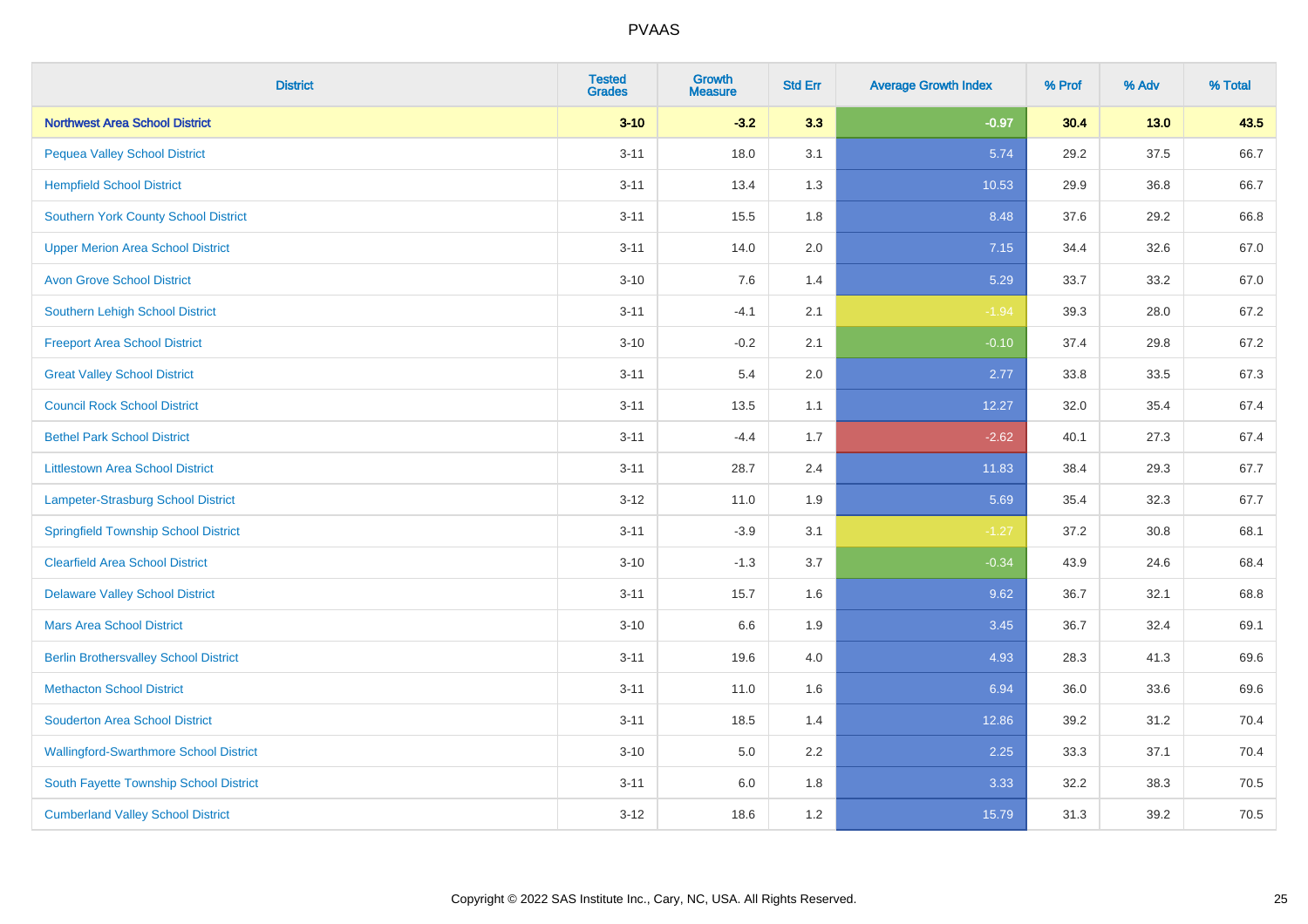| <b>District</b>                                 | <b>Tested</b><br><b>Grades</b> | <b>Growth</b><br><b>Measure</b> | <b>Std Err</b> | <b>Average Growth Index</b> | % Prof | % Adv  | % Total |
|-------------------------------------------------|--------------------------------|---------------------------------|----------------|-----------------------------|--------|--------|---------|
| <b>Northwest Area School District</b>           | $3 - 10$                       | $-3.2$                          | 3.3            | $-0.97$                     | 30.4   | $13.0$ | 43.5    |
| <b>Oswayo Valley School District</b>            | $3 - 12$                       | 9.9                             | 5.1            | 1.93                        | 26.5   | 44.1   | 70.6    |
| <b>Colonial School District</b>                 | $3 - 11$                       | 22.1                            | 1.6            | 13.55                       | 27.2   | 43.5   | 70.6    |
| <b>Tredyffrin-Easttown School District</b>      | $3 - 10$                       | 8.7                             | 2.4            | 3.57                        | 35.2   | 35.8   | 71.0    |
| <b>Dallastown Area School District</b>          | $3 - 11$                       | 19.9                            | 1.4            | 14.14                       | 36.8   | 34.2   | 71.0    |
| <b>Radnor Township School District</b>          | $3 - 12$                       | 7.5                             | 1.9            | 4.03                        | 33.0   | 38.3   | 71.3    |
| <b>Lower Moreland Township School District</b>  | $3 - 11$                       | 8.7                             | 2.0            | 4.35                        | 38.2   | 33.2   | 71.4    |
| <b>Eastern Lancaster County School District</b> | $3 - 12$                       | 2.9                             | 3.2            | 0.91                        | 35.2   | 36.4   | 71.6    |
| <b>Lewisburg Area School District</b>           | $3 - 11$                       | 1.7                             | 2.4            | 0.72                        | 35.9   | 35.9   | 71.8    |
| <b>Loyalsock Township School District</b>       | $3-12$                         | 26.7                            | 2.7            | 9.92                        | 36.8   | 35.1   | 71.9    |
| <b>Penn-Trafford School District</b>            | $3 - 11$                       | 2.9                             | 1.8            | 1.68                        | 46.3   | 26.2   | 72.5    |
| Palmyra Area School District                    | $3 - 11$                       | 16.2                            | 1.8            | 9.02                        | 38.8   | 34.0   | 72.8    |
| North Allegheny School District                 | $3 - 11$                       | 18.0                            | 1.3            | 14.25                       | 30.5   | 42.9   | 73.4    |
| <b>Camp Hill School District</b>                | $3 - 12$                       | 20.7                            | 2.9            | 7.00                        | 32.3   | 41.4   | 73.7    |
| <b>Marple Newtown School District</b>           | $3 - 11$                       | 20.6                            | 2.3            | 8.95                        | 31.1   | 42.7   | 73.8    |
| <b>Wayne Highlands School District</b>          | $3 - 11$                       | 22.5                            | 2.5            | 9.16                        | 33.8   | 40.4   | 74.2    |
| Fox Chapel Area School District                 | $3 - 11$                       | 17.6                            | 1.9            | 9.47                        | 22.9   | 52.0   | 74.9    |
| <b>Harbor Creek School District</b>             | $3 - 11$                       | 13.4                            | 2.3            | 5.80                        | 34.5   | 40.7   | 75.2    |
| <b>Spring-Ford Area School District</b>         | $3 - 11$                       | 16.6                            | 1.2            | 14.02                       | 30.4   | 45.3   | 75.7    |
| <b>Central Bucks School District</b>            | $3 - 11$                       | 15.5                            | 0.9            | 17.94                       | 34.8   | 41.4   | 76.2    |
| <b>Upper Saint Clair School District</b>        | $3 - 11$                       | 13.8                            | 1.8            | 7.86                        | 32.2   | 44.5   | 76.7    |
| <b>Fairview School District</b>                 | $3 - 11$                       | 8.3                             | 2.4            | 3.43                        | 41.9   | 34.9   | 76.7    |
| <b>Peters Township School District</b>          | $3 - 11$                       | 14.1                            | 1.7            | 8.16                        | 35.2   | 41.6   | 76.8    |